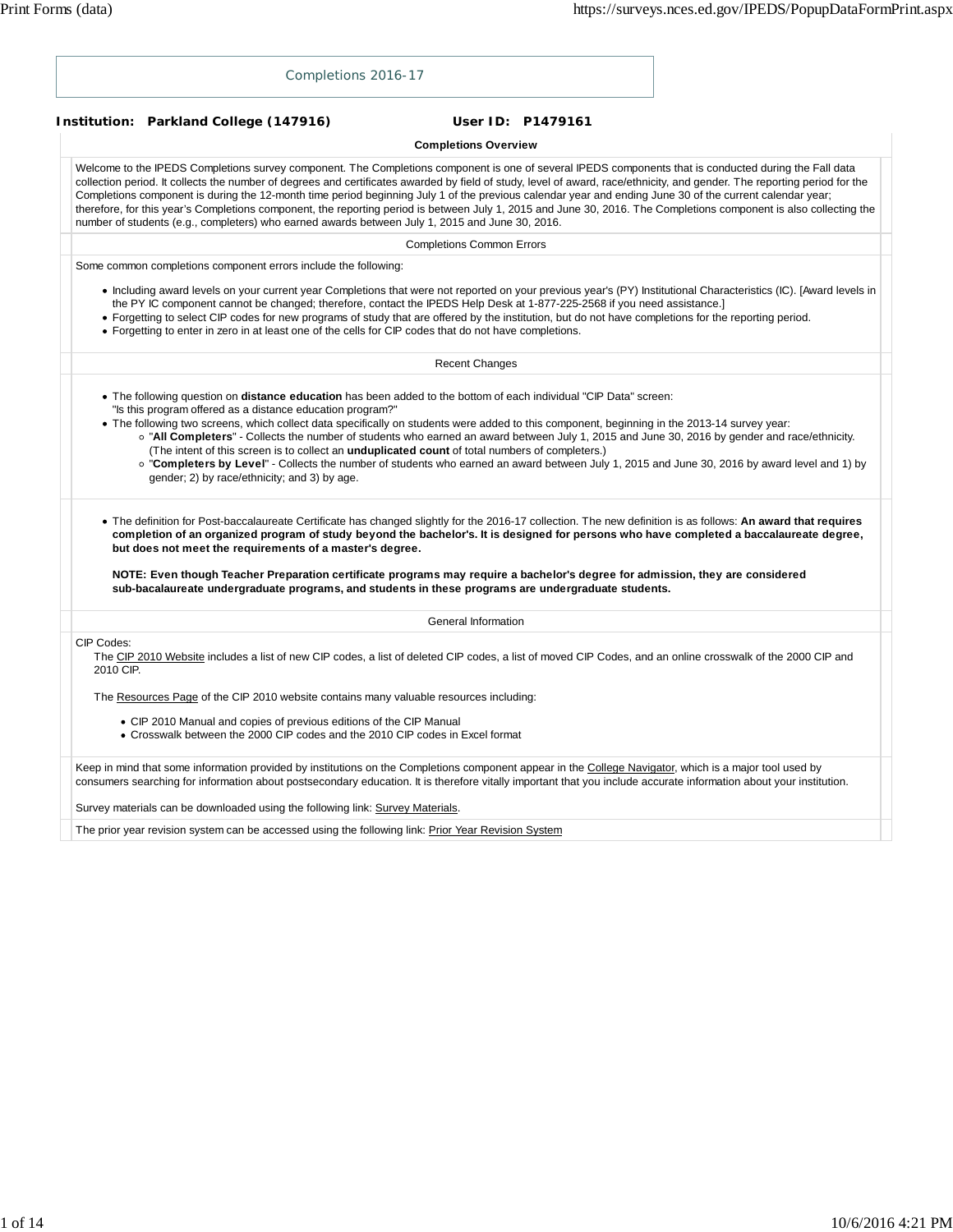### **Completions CIP Data**

| CIPCODE                                                    | Award<br>Level                | Major | Gender         | Non<br>Resident<br>Alien   | Hispanic<br>/ Latino        | American<br>Indian or<br>Alaska<br>Native | Asian    | Black or<br>African<br>American | Native<br>Hawaiian<br>or Other<br>Pacific<br>Islander | White          | Two or<br>more<br>Races | Race/<br>ethnicity<br>unknown          | Total                      | distance<br>education<br>program |
|------------------------------------------------------------|-------------------------------|-------|----------------|----------------------------|-----------------------------|-------------------------------------------|----------|---------------------------------|-------------------------------------------------------|----------------|-------------------------|----------------------------------------|----------------------------|----------------------------------|
| 01.0101                                                    | 2 - Awards of                 |       | Men            | 0                          | 0                           | 0                                         | 0        | 0                               | 0                                                     | 1              | 0                       | $\mathbf 0$                            | $\mathbf{1}$               |                                  |
| Agricultural Business and<br>Management, General           | at least 1 but<br>less than 2 | 1     | Women          | $\mathbf 0$                | $\mathbf 0$                 | 0                                         | 0        | 0                               | $\mathbf 0$                                           | 1              | 0                       | $\mathbf 0$                            | 1                          |                                  |
|                                                            | academic<br>years             |       | Total          | 0                          | 0                           | 0                                         | 0        | 0                               | 0                                                     | 2              | 0                       | $\mathbf 0$                            | 2                          | No                               |
| 01.0101                                                    | 3 - Associate's               |       | Men            | $\mathbf 0$                | $\mathbf 0$                 | 0                                         | 0        | $\mathbf 0$                     | 0                                                     | 5              | 0                       | $\mathbf{1}$                           | 6                          |                                  |
| Agricultural Business and                                  | degree                        | 1     | Women          | 0                          | $\mathbf 0$                 | 0                                         | 0        | $\mathbf 0$                     | 0                                                     | 4              | 0                       | $\mathbf 0$                            | 4                          |                                  |
| Management, General                                        | 3 - Associate's               |       | Total<br>Men   | $\mathbf 0$<br>$\mathbf 0$ | $\mathbf 0$<br>$\mathbf 0$  | 0<br>0                                    | 0<br>0   | $\mathbf 0$<br>0                | $\mathbf 0$<br>0                                      | 9<br>0         | $\mathbf 0$<br>0        | $\mathbf{1}$<br>$\mathbf 0$            | 10<br>$\mathbf 0$          | No                               |
| 01.0102<br>Agribusiness/Agricultural                       | degree                        | 1     | Women          | $\mathbf 0$                | $\mathbf 0$                 | 0                                         | 0        | $\mathbf 0$                     | 0                                                     | 0              | 0                       | $\mathbf 0$                            | $\mathbf 0$                |                                  |
| <b>Business Operations</b>                                 |                               |       | Total          | $\mathbf 0$                | $\mathbf 0$                 | 0                                         | 0        | 0                               | 0                                                     | 0              | 0                       | $\mathbf 0$                            | $\mathbf 0$                | No                               |
| 01.0106                                                    | 3 - Associate's               |       | Men            | $\mathbf 0$                | $\mathbf 0$                 | 0                                         | 0        | $\mathbf 0$                     | 0                                                     | 0              | 0                       | $\mathbf 0$                            | $\mathbf 0$                |                                  |
| Agricultural Business Technology                           | degree                        | 1     | Women<br>Total | 0<br>$\mathbf 0$           | $\mathbf 0$<br>0            | 0<br>0                                    | 0<br>0   | 0<br>0                          | 0<br>0                                                | 1<br>1         | 0<br>0                  | $\mathbf 0$<br>$\mathbf 0$             | 1<br>1                     | No                               |
| 01.0204                                                    | 1 - Awards of                 |       | Men            | 0                          | 0                           | 0                                         | 0        | 0                               | 0                                                     | 1              | 0                       | $\mathbf 0$                            | $\mathbf{1}$               |                                  |
| <b>Agricultural Power Machinery</b>                        | less than 1                   | 1     | Women          | 0                          | 0                           | 0                                         | 0        | 0                               | 0                                                     | 1              | 0                       | $\mathbf{1}$                           | 2                          |                                  |
| Operation                                                  | academic year                 |       | Total          | $\mathbf 0$                | $\mathbf 0$                 | 0                                         | 0        | 0                               | 0                                                     | 2              | 0                       | $\mathbf{1}$                           | 3                          | No                               |
| 01.0204                                                    | 3 - Associate's<br>degree     |       | Men            | $\mathbf 0$                | 0                           | 0                                         | 0        | 0                               | 0                                                     | 4              | 0                       | $\mathbf 0$                            | 4                          |                                  |
| <b>Agricultural Power Machinery</b><br>Operation           |                               | 1     | Women<br>Total | $\mathbf 0$<br>$\mathbf 0$ | $\mathbf 0$<br>$\mathbf 0$  | 0<br>0                                    | 0<br>0   | 0<br>0                          | 0<br>0                                                | 0<br>4         | 0<br>0                  | $\mathbf 0$<br>$\mathbf 0$             | $\mathbf 0$<br>4           | No                               |
| 01.0307                                                    | 2 - Awards of                 |       | Men            | $\mathbf 0$                | $\mathbf 0$                 | 0                                         | $\Omega$ | 0                               | 0                                                     | $\Omega$       | $\overline{0}$          | $\mathbf 0$                            | $\Omega$                   |                                  |
| Horse Husbandry/Equine                                     | at least 1 but                |       |                |                            |                             |                                           |          |                                 |                                                       |                |                         | $\mathbf 0$                            |                            |                                  |
| Science and Management                                     | less than 2<br>academic       | 1     | Women          | $\mathbf 0$                | $\mathbf 0$                 | 0                                         | 0        | 0                               | 0                                                     | 1              | 0                       |                                        | 1                          |                                  |
|                                                            | years                         |       | Total          | 0                          | $\mathbf 0$                 | 0                                         | 0        | 0                               | 0                                                     | 1              | 0                       | $\mathbf 0$                            | 1                          | No                               |
| 01.0307                                                    | 3 - Associate's<br>degree     |       | Men            | 0                          | 0                           | 0                                         | 0        | 0                               | 0                                                     | 0              | 0                       | 0                                      | 0                          |                                  |
| Horse Husbandry/Equine<br>Science and Management           |                               | 1     | Women<br>Total | $\mathbf 0$<br>$\mathbf 0$ | $\mathbf 0$<br>$\mathbf 0$  | 0<br>0                                    | 0<br>0   | 0<br>0                          | 0<br>0                                                | 2<br>2         | 0<br>0                  | $\mathbf 0$<br>$\mathbf 0$             | 2<br>$\overline{c}$        | No                               |
| 01.0605                                                    | 3 - Associate's               |       | Men            | $\mathbf 0$                | 0                           | 0                                         | 0        | 0                               | 0                                                     | 4              | 0                       | $\mathbf{1}$                           | 5                          |                                  |
| Landscaping and                                            | degree                        | 1     | Women          | 0                          | 0                           | 0                                         | 0        | 0                               | 0                                                     | 1              | 0                       | $\overline{2}$                         | 3                          |                                  |
| Groundskeeping                                             |                               |       | Total          | $\mathbf 0$                | $\mathbf 0$                 | 0                                         | 0        | 0                               | 0                                                     | 5              | 0                       | 3                                      | 8                          | No                               |
| 01.0608                                                    | 1 - Awards of<br>less than 1  |       | Men            | $\mathbf 0$                | 0                           | 0                                         | 0        | 0                               | 0                                                     | 0              | 0                       | $\mathbf 0$                            | $\mathbf 0$                |                                  |
| <b>Floriculture/Floristry Operations</b><br>and Management | academic year                 | 1     | Women<br>Total | 0<br>0                     | 0<br>$\mathbf 0$            | 0<br>0                                    | 0<br>0   | 0<br>$\mathbf 0$                | 0<br>0                                                | 0<br>0         | 0<br>0                  | 0<br>$\mathbf 0$                       | $\mathbf 0$<br>$\mathbf 0$ | No                               |
| 09.0701                                                    | 3 - Associate's               |       | Men            | $\mathbf 0$                | 1                           | 0                                         | 0        | $\mathbf 0$                     | 0                                                     | 0              | 0                       | $\mathbf 0$                            | $\mathbf{1}$               |                                  |
| Radio and Television                                       | degree                        | 1     | Women          | 0                          | 0                           | 0                                         | 0        | $\mathbf 0$                     | 0                                                     | 0              | 0                       | $\mathbf 0$                            | $\mathbf 0$                |                                  |
|                                                            | 1 - Awards of                 |       | Total<br>Men   | $\mathbf 0$<br>0           | $\mathbf{1}$<br>$\mathbf 0$ | 0<br>0                                    | 0<br>0   | 0<br>0                          | 0<br>0                                                | 0<br>0         | 0<br>0                  | $\mathbf 0$<br>$\mathbf 0$             | 1<br>$\mathbf 0$           | No                               |
| 09.0702<br>Digital Communication and                       | less than 1                   | 1     | Women          | 0                          | $\mathbf 0$                 | 0                                         | 0        | $\mathbf 0$                     | 0                                                     | 0              | 0                       | 0                                      | 0                          |                                  |
| Media/Multimedia                                           | academic year                 |       | Total          | $\mathbf 0$                | $\mathbf 0$                 | $\mathbf 0$                               | 0        | $\mathbf 0$                     | 0                                                     | 0              | 0                       | $\mathbf 0$                            | $\mathbf 0$                | No                               |
| 09.0702                                                    | 3 - Associate's               |       | Men            | 0                          | $\mathbf 0$                 | 0                                         | 1        | 1                               | 0                                                     | $\overline{c}$ | 0                       | 2                                      | 6                          |                                  |
| Digital Communication and<br>Media/Multimedia              | degree                        | 1     | Women          | $\Omega$                   | $\Omega$                    | $\Omega$                                  | $\Omega$ | 1                               | $\Omega$                                              | 1              | 0                       | $\Omega$                               | $\mathfrak{p}$             |                                  |
|                                                            | 3 - Associate's               |       | Total<br>Men   | $\mathbf 0$<br>$\mathbf 0$ | 0<br>0                      | 0<br>0                                    | 1<br>0   | 2<br>0                          | 0<br>0                                                | 3<br>0         | 0<br>0                  | $\overline{\mathbf{c}}$<br>$\mathbf 0$ | 8<br>0                     | No                               |
| 10.0201<br>Photographic and Film/Video                     | degree                        |       |                |                            |                             |                                           |          |                                 |                                                       |                |                         |                                        |                            |                                  |
| Technology/Technician and                                  |                               | 1     | Women          | $\mathbf 0$                | 0                           | 0                                         | 0        | 0                               | 0                                                     | 3              | 0                       | $\mathbf 0$                            | 3                          |                                  |
| Assistant                                                  |                               |       | Total          | $\mathbf 0$                | 0                           | 0                                         | 0        | 0                               | $\mathbf 0$                                           | 3              | 0                       | $\mathbf 0$                            | 3                          | No                               |
| 10.0303<br>Prepress/Desktop Publishing and                 | 1 - Awards of<br>less than 1  | 1     | Men<br>Women   | $\mathbf 0$<br>0           | $\mathbf 0$<br>0            | 0<br>0                                    | 0<br>0   | 0<br>$\mathbf 0$                | 0<br>0                                                | 0<br>0         | 0<br>0                  | $\mathbf 0$<br>$\mathbf 0$             | $\mathbf 0$<br>0           |                                  |
| Digital Imaging Design                                     | academic year                 |       | Total          | $\mathbf 0$                | 0                           | 0                                         | 0        | 0                               | 0                                                     | 0              | 0                       | $\mathbf 0$                            | $\mathbf 0$                | No                               |
| 10.0305                                                    | 1 - Awards of                 |       | Men            | $\mathbf 0$                | 0                           | 0                                         | 0        | $\mathbf 0$                     | 0                                                     | 0              | 0                       | $\mathbf 0$                            | $\mathbf 0$                |                                  |
| Graphic and Printing Equipment                             | less than 1<br>academic year  | 1     | Women          | $\mathbf 0$                | 0                           | 0                                         | 0        | 0                               | 0                                                     | 0              | 0                       | $\mathbf 0$                            | $\mathbf 0$                |                                  |
| Operator, General Production                               | 1 - Awards of                 |       | Total<br>Men   | 0<br>$\mathbf 0$           | 0<br>1                      | 0<br>0                                    | 0<br>0   | 0<br>3                          | 0<br>0                                                | 0<br>12        | 0<br>0                  | $\mathbf 0$<br>$\mathbf{1}$            | $\mathbf 0$                | No                               |
| 11.0201<br>Computer                                        | less than 1                   |       |                |                            |                             |                                           |          |                                 |                                                       |                |                         |                                        | 17                         |                                  |
| Programming/Programmer,                                    | academic year                 | 1     | Women          | $\pmb{0}$                  | $\pmb{0}$                   | 0                                         | 0        | 0                               | 0                                                     | 1              | 0                       | 1                                      | $\overline{c}$             |                                  |
| General                                                    |                               |       | Total          | $\pmb{0}$                  | 1                           | 0                                         | 0        | 3                               | 0                                                     | 13             | 0                       | $\overline{2}$                         | 19                         | No                               |
| 11.0202                                                    | 1 - Awards of<br>less than 1  |       | Men            | $\mathbf 0$                | $\mathbf 0$                 | 0                                         | 0        | 0                               | 0                                                     | 3              | 0                       | $\mathbf{1}$                           | 4                          |                                  |
| Computer Programming, Specific<br>Applications             | academic year                 | 1     | Women<br>Total | $\mathbf 0$<br>$\mathbf 0$ | $\mathbf 0$<br>$\mathbf 0$  | 0<br>0                                    | 1<br>1   | 1<br>$\mathbf{1}$               | 0<br>0                                                | 1<br>4         | 0<br>0                  | $\mathbf{1}$<br>$\overline{2}$         | 4<br>8                     | No                               |
| 11.0202                                                    | 3 - Associate's               |       | Men            | $\pmb{0}$                  | 0                           | 0                                         | 1        | 0                               | 0                                                     | 4              | 0                       | $\mathbf 0$                            | 5                          |                                  |
| Computer Programming, Specific                             | degree                        | 1     | Women          | $\mathbf 0$                | 0                           | 0                                         | 0        | 0                               | 0                                                     | 0              | 0                       | $\mathbf{1}$                           | 1                          |                                  |
| Applications                                               |                               |       | Total          | $\mathbf 0$                | 0                           | 0                                         | 1        | 0                               | 0                                                     | 4              | 0                       | $\mathbf{1}$                           | 6                          | No                               |
| 11.0601                                                    | 3 - Associate's<br>degree     | 1     | Men<br>Women   | $\pmb{0}$<br>0             | 0<br>0                      | 0<br>0                                    | 0<br>0   | 0<br>0                          | 0<br>0                                                | 0<br>0         | 0<br>0                  | $\pmb{0}$<br>$\pmb{0}$                 | $\mathbf 0$<br>0           |                                  |
|                                                            |                               |       |                |                            |                             |                                           |          |                                 |                                                       |                |                         |                                        |                            |                                  |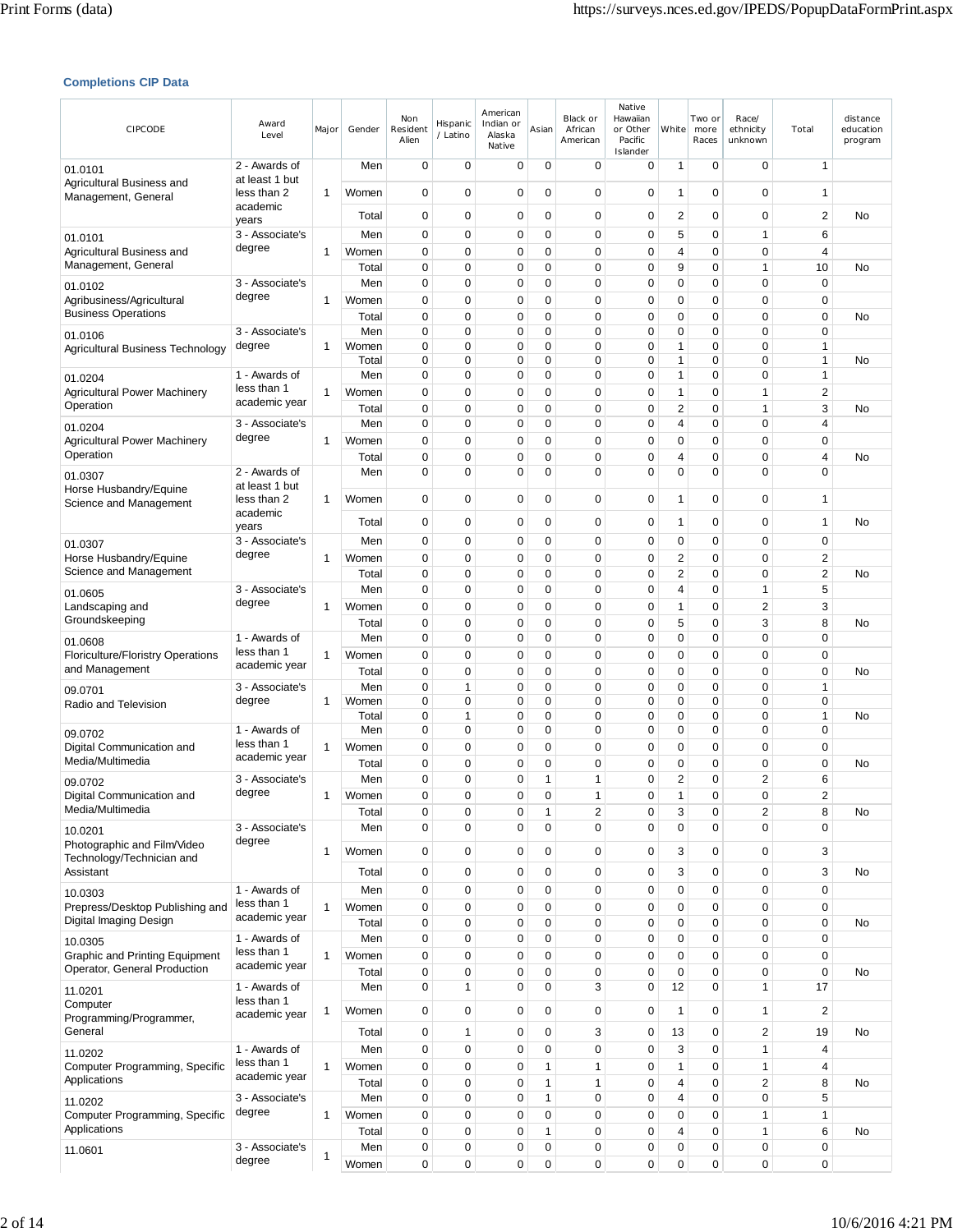| CIPCODE                                                      | Award<br>Level                | Major        | Gender         | Non<br>Resident<br>Alien    | Hispanic<br>/ Latino       | American<br>Indian or<br>Alaska<br>Native | Asian                      | Black or<br>African<br>American | Native<br>Hawaiian or<br>Other<br>Pacific<br>Islander | White                      | Two or<br>more<br>Races | Race/<br>ethnicity<br>unknown | Total               | distance<br>education<br>program |
|--------------------------------------------------------------|-------------------------------|--------------|----------------|-----------------------------|----------------------------|-------------------------------------------|----------------------------|---------------------------------|-------------------------------------------------------|----------------------------|-------------------------|-------------------------------|---------------------|----------------------------------|
| Data Entry/Microcomputer<br>Applications, General            |                               |              | Total          | $\mathbf 0$                 | 0                          | $\mathbf 0$                               | $\mathbf 0$                | $\mathbf 0$                     | 0                                                     | 0                          | 0                       | 0                             | $\mathbf 0$         | No                               |
| 11.0801                                                      | 1 - Awards of<br>less than 1  |              | Men            | $\mathbf 0$                 | 0                          | 0                                         | $\mathbf 0$                | 0                               | 0                                                     | 4                          | 0                       | 0                             | 4                   |                                  |
| Web Page, Digital/Multimedia<br>and Information Resources    | academic year                 | 1            | Women          | $\mathbf 0$                 | $\mathbf 0$                | 0                                         | 0                          | 0                               | 0                                                     | $\mathbf{1}$               | 0                       | $\overline{2}$                | 3                   |                                  |
| Design                                                       |                               |              | Total          | 0                           | 0                          | 0                                         | 0                          | 0                               | 0                                                     | 5                          | 0                       | 2                             | 7                   | No                               |
| 11.0802                                                      | 1 - Awards of                 |              | Men            | $\mathbf{1}$                | $\mathbf 0$                | 0                                         | 0                          | 0                               | 0                                                     | $\mathbf 2$                | 0                       | 0                             | 3                   |                                  |
| Data Modeling/Warehousing and<br>Database Administration     | less than 1<br>academic year  | 1            | Women          | 0                           | 0                          | 0                                         | 0                          | 0                               | 0                                                     | 1                          | 0                       | 1                             | $\overline{2}$      |                                  |
|                                                              | 1 - Awards of                 |              | Total<br>Men   | $\mathbf{1}$<br>$\mathbf 0$ | 0<br>1                     | 0<br>$\mathbf 0$                          | 0<br>0                     | 0<br>$\mathbf 0$                | 0<br>0                                                | 3<br>5                     | 0<br>$\overline{0}$     | 1<br>1                        | 5<br>$\overline{7}$ | No                               |
| 11.0803<br><b>Computer Graphics</b>                          | less than 1                   | $\mathbf{1}$ | Women          | $\mathbf 0$                 | 0                          | 0                                         | 0                          | 0                               | 0                                                     | 0                          | 0                       | $\Omega$                      | $\mathbf 0$         |                                  |
|                                                              | academic year                 |              | Total          | $\mathbf 0$                 | 1                          | 0                                         | 0                          | 0                               | 0                                                     | 5                          | 0                       | $\mathbf{1}$                  | $\overline{7}$      | No                               |
| 11.0901                                                      | 1 - Awards of<br>less than 1  | $\mathbf{1}$ | Men            | 0<br>$\mathbf 0$            | 0<br>0                     | 0                                         | 1<br>0                     | 1<br>0                          | 0<br>0                                                | 9<br>$\mathbf{1}$          | 0<br>0                  | 0<br>0                        | 11<br>$\mathbf{1}$  |                                  |
| <b>Computer Systems Networking</b><br>and Telecommunications | academic year                 |              | Women<br>Total | $\mathbf 0$                 | $\mathbf 0$                | 0<br>0                                    | 1                          | 1                               | 0                                                     | 10                         | 0                       | 0                             | 12                  | No                               |
| 11.0901                                                      | 2 - Awards of                 |              | Men            | $\mathbf 0$                 | 0                          | $\mathbf 0$                               | 0                          | $\mathbf 0$                     | $\Omega$                                              | $\mathbf 0$                | $\overline{0}$          | $\overline{0}$                | $\Omega$            |                                  |
| <b>Computer Systems Networking</b>                           | at least 1 but                |              |                |                             |                            |                                           |                            |                                 |                                                       |                            |                         |                               |                     |                                  |
| and Telecommunications                                       | less than 2<br>academic       | 1            | Women          | $\mathbf 0$                 | $\mathbf 0$                | 0                                         | 0                          | 0                               | 0                                                     | $\mathbf 0$                | 0                       | $\mathbf 0$                   | $\mathbf 0$         |                                  |
|                                                              | years                         |              | Total          | $\mathbf 0$                 | $\mathbf 0$                | 0                                         | 0                          | 0                               | 0                                                     | $\mathbf 0$                | 0                       | 0                             | 0                   | No                               |
| 11.1001                                                      | 1 - Awards of                 |              | Men            | $\mathbf 0$                 | $\mathbf 0$                | 0                                         | $\mathbf 0$                | $\overline{c}$                  | 0                                                     | 13                         | 0                       | 0                             | 15                  |                                  |
| Network and System<br>Administration/Administrator           | less than 1<br>academic year  | $\mathbf{1}$ | Women          | $\mathbf 0$                 | 0                          | $\mathbf 0$                               | 0                          | 0                               | $\mathbf 0$                                           | $\mathbf{1}$               | 0                       | 0                             | 1                   |                                  |
|                                                              | 3 - Associate's               |              | Total<br>Men   | 0<br>$\mathbf{1}$           | $\mathbf 0$<br>$\mathbf 0$ | 0<br>0                                    | 0<br>$\mathbf 0$           | $\overline{2}$<br>1             | 0<br>0                                                | 14<br>7                    | 0<br>$\mathbf 0$        | 0<br>0                        | 16<br>9             | No                               |
| 11.1001<br>Network and System                                | degree                        | $\mathbf{1}$ | Women          | $\mathbf 0$                 | $\mathbf 0$                | 0                                         | 1                          | 0                               | 0                                                     | $\mathbf{1}$               | 0                       | 0                             | $\overline{2}$      |                                  |
| Administration/Administrator                                 |                               |              | Total          | $\mathbf{1}$                | 0                          | 0                                         | $\mathbf{1}$               | $\mathbf{1}$                    | $\mathbf 0$                                           | 8                          | 0                       | 0                             | 11                  | No                               |
| 11.1004                                                      | 1 - Awards of                 |              | Men            | 0                           | 0                          | 0                                         | $\mathbf 0$                | 0                               | 0                                                     | $\mathbf{1}$               | 0                       | 0                             | $\mathbf{1}$        |                                  |
| Web/Multimedia Management                                    | less than 1                   | 1            | Women          | $\mathbf 0$                 | $\mathbf 0$                | 0                                         | 0                          | 0                               | 0                                                     | 0                          | 0                       | 0                             | $\mathbf 0$         |                                  |
| and Webmaster                                                | academic year                 |              | Total          | $\mathbf 0$                 | 0                          | 0                                         | 0                          | 0                               | 0                                                     | $\mathbf{1}$               | 0                       | 0                             | 1                   | No                               |
| 12.0505                                                      | 1 - Awards of<br>less than 1  |              | Men            | $\mathbf 0$                 | $\overline{\mathbf{c}}$    | 0                                         | $\mathbf{1}$               | 5                               | 0                                                     | $\mathbf{1}$               | 0                       | $\overline{0}$                | 9                   |                                  |
| Food Preparation/Professional<br>Cooking/Kitchen Assistant   | academic year                 | 1            | Women<br>Total | 0<br>$\mathbf 0$            | 2<br>4                     | 0<br>0                                    | 1<br>$\overline{c}$        | 6<br>11                         | 0<br>0                                                | 5<br>6                     | 0<br>0                  | 1<br>1                        | 15<br>24            | No                               |
|                                                              | 3 - Associate's               |              | Men            | $\mathbf 0$                 | 0                          | 0                                         | $\mathbf 0$                | 0                               | $\mathbf 0$                                           | 0                          | $\mathbf 0$             | $\overline{0}$                | $\mathbf 0$         |                                  |
| 13.1206<br><b>Teacher Education, Multiple</b>                | degree                        | $\mathbf{1}$ | Women          | 0                           | $\mathbf 0$                | 0                                         | 0                          | 0                               | 0                                                     | $\mathbf{1}$               | 0                       | 0                             | $\mathbf{1}$        |                                  |
| Levels                                                       |                               |              | Total          | 0                           | 0                          | 0                                         | 0                          | 0                               | 0                                                     | 1                          | 0                       | 0                             | 1                   | No                               |
| 13.1312                                                      | 3 - Associate's               |              | Men            | $\mathbf 0$                 | $\mathbf 0$                | 0                                         | 0                          | $\mathbf 0$                     | 0                                                     | $\mathbf{1}$               | 0                       | 0                             | 1                   |                                  |
| <b>Music Teacher Education</b>                               | degree                        | 1            | Women<br>Total | $\mathbf 0$<br>$\mathbf 0$  | 0<br>0                     | 0<br>0                                    | $\mathbf 0$<br>$\mathbf 0$ | $\mathbf{1}$<br>1               | $\mathbf 0$<br>0                                      | $\mathbf 2$<br>3           | 0<br>0                  | 0<br>0                        | 3<br>4              | No                               |
| 14.0101                                                      | 3 - Associate's               |              | Men            | 0                           | 1                          | 0                                         | 1                          | 0                               | 0                                                     | 3                          | $\mathbf 0$             | 0                             | 5                   |                                  |
| Engineering, General                                         | degree                        | 1            | Women          | $\mathbf 0$                 | 0                          | 0                                         | 1                          | 0                               | 0                                                     | 0                          | 0                       | 0                             | 1                   |                                  |
|                                                              | 2 - Awards of                 |              | Total<br>Men   | $\mathbf 0$<br>$\mathbf 0$  | 1<br>0                     | $\mathbf 0$<br>0                          | $\overline{2}$<br>0        | $\mathbf 0$<br>0                | 0<br>0                                                | 3<br>0                     | $\mathbf 0$<br>0        | 0<br>0                        | 6<br>0              | No                               |
| 15.0612<br>Industrial Technology/Technician                  | at least 1 but                |              |                |                             |                            |                                           |                            |                                 |                                                       |                            |                         |                               |                     |                                  |
|                                                              | less than 2                   | $\mathbf{1}$ | Women          | 0                           | $\mathbf 0$                | 0                                         | 0                          | 0                               | 0                                                     | 0                          | 0                       | 0                             | 0                   |                                  |
|                                                              | academic<br>years             |              | Total          | $\mathbf 0$                 | 0                          | 0                                         | 0                          | 0                               | 0                                                     | 0                          | 0                       | 0                             | 0                   | No                               |
| 15.0612                                                      | 3 - Associate's               |              | Men            | $\mathbf 0$                 | $\mathbf 0$                | 0                                         | 0                          | $\mathbf 0$                     | $\mathbf 0$                                           | 8                          | $\mathbf 0$             | $\mathbf 0$                   | 8                   |                                  |
| Industrial Technology/Technician                             | degree                        | 1            | Women          | $\mathbf 0$                 | $\mathbf 0$                | 0                                         | $\mathbf 0$                | 0                               | 0                                                     | $\mathbf{1}$               | 0                       | 0                             | 1                   |                                  |
| 15.0613                                                      | 1 - Awards of                 |              | Total<br>Men   | $\mathbf 0$<br>$\mathbf 0$  | 0<br>0                     | 0<br>0                                    | 0<br>0                     | 0<br>0                          | 0<br>0                                                | 9<br>$\mathbf{1}$          | $\mathbf 0$<br>0        | 0<br>0                        | 9<br>1              | No                               |
| <b>Manufacturing Engineering</b>                             | less than 1                   | 1            | Women          | $\mathbf 0$                 | $\mathbf 0$                | 0                                         | 0                          | $\mathbf 0$                     | 0                                                     | $\mathbf 0$                | $\mathbf 0$             | $\mathbf 0$                   | $\mathbf 0$         |                                  |
| Technology/Technician                                        | academic year                 |              | Total          | $\mathbf 0$                 | 0                          | 0                                         | 0                          | 0                               | 0                                                     | $\mathbf{1}$               | $\mathbf 0$             | $\mathbf 0$                   | 1                   | No                               |
| 15.1102                                                      | 1 - Awards of                 |              | Men            | $\mathbf 0$                 | $\mathbf 0$                | 0                                         | 0                          | 0                               | 0                                                     | $\overline{2}$             | 0                       | 0                             | $\overline{2}$      |                                  |
| Surveying Technology/Surveying                               | less than 1<br>academic year  | 1            | Women<br>Total | $\mathbf 0$<br>0            | $\mathbf 0$<br>$\mathbf 0$ | 0<br>0                                    | 0<br>0                     | 0<br>0                          | 0<br>0                                                | $\mathbf 0$<br>$\mathbf 2$ | 0<br>0                  | 0<br>0                        | 0<br>2              | No                               |
| 15.1102                                                      | 2 - Awards of                 |              | Men            | $\mathbf 0$                 | $\mathbf 0$                | 0                                         | 0                          | $\mathbf 0$                     | 0                                                     | $\mathbf 0$                | $\overline{0}$          | 0                             | 0                   |                                  |
| Surveying Technology/Surveying                               | at least 1 but                |              |                |                             |                            |                                           |                            |                                 |                                                       |                            |                         |                               |                     |                                  |
|                                                              | less than 2<br>academic       | 1            | Women          | 0                           | $\mathbf 0$                | 0                                         | 0                          | 0                               | 0                                                     | $\mathbf 0$                | 0                       | 0                             | 0                   |                                  |
|                                                              | years                         |              | Total          | $\mathbf 0$                 | $\mathbf 0$                | 0                                         | 0                          | 0                               | 0                                                     | $\mathbf 0$                | $\mathbf 0$             | 0                             | 0                   | No                               |
| 15.1102                                                      | 3 - Associate's               |              | Men            | $\mathbf 0$                 | 0                          | 0                                         | 0                          | 0                               | 0                                                     | $\mathbf{1}$               | 0                       | 0                             | 1                   |                                  |
| Surveying Technology/Surveying                               | degree                        | 1            | Women<br>Total | $\mathbf 0$<br>0            | $\mathbf 0$<br>0           | 0<br>0                                    | 0<br>0                     | 0<br>0                          | 0<br>0                                                | $\mathbf 0$<br>1           | 0<br>0                  | 0<br>0                        | $\mathbf 0$<br>1    | No                               |
| 15.1202                                                      | 2 - Awards of                 |              | Men            | $\mathbf 0$                 | $\mathbf 0$                | 0                                         | 0                          | 0                               | 0                                                     | $\mathbf 0$                | 0                       | 1                             | 1                   |                                  |
| Computer Technology/Computer                                 | at least 1 but<br>less than 2 | 1            | Women          | $\mathbf 0$                 | 0                          | 0                                         | 0                          | $\mathbf 0$                     | 0                                                     | 0                          | 0                       | 0                             | 0                   |                                  |
| <b>Systems Technology</b>                                    | academic                      |              |                |                             |                            |                                           |                            |                                 |                                                       |                            |                         |                               |                     |                                  |
|                                                              | years                         |              | Total          | $\mathbf 0$                 | $\mathbf 0$                | 0                                         | 0                          | 0                               | 0                                                     | 0                          | 0                       | 1                             | 1                   | No                               |
| 15.1202                                                      | 3 - Associate's<br>degree     | 1            | Men            | $\mathbf 0$                 | 0                          | 0                                         | 0                          | 0                               | 0                                                     | 4                          | 0                       | 0                             | 4                   |                                  |
|                                                              |                               |              | Women          | $\pmb{0}$                   | $\mathbf 0$                | 0                                         | 0                          | 1                               | 0                                                     | 0                          | 0                       | 1                             | 2                   |                                  |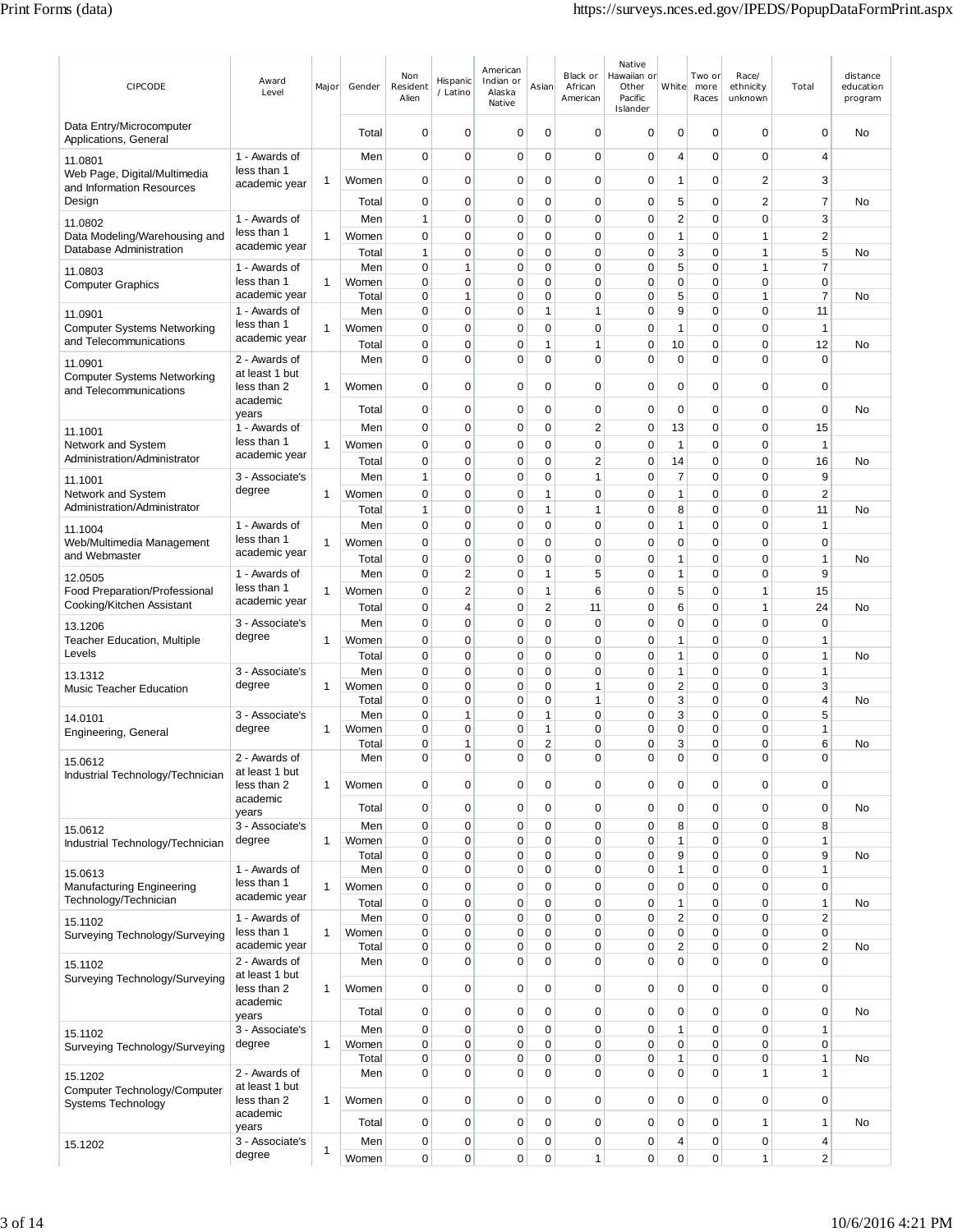| CIPCODE                                                  | Award<br>Level                            | Major        | Gender         | Non<br>Resident<br>Alien | Hispanic<br>/ Latino | American<br>Indian or<br>Alaska<br>Native | Asian        | Black or<br>African<br>American | Native<br>Hawaiian or<br>Other<br>Pacific<br>Islander | White               | Two or<br>more<br>Races          | Race/<br>ethnicity<br>unknown | Total                        | distance<br>education<br>program |
|----------------------------------------------------------|-------------------------------------------|--------------|----------------|--------------------------|----------------------|-------------------------------------------|--------------|---------------------------------|-------------------------------------------------------|---------------------|----------------------------------|-------------------------------|------------------------------|----------------------------------|
| Computer Technology/Computer<br>Systems Technology       |                                           |              | Total          | 0                        | $\mathbf 0$          | 0                                         | 0            | 1                               | 0                                                     | 4                   | 0                                | 1                             | 6                            | No                               |
| 15.1302                                                  | 2 - Awards of                             |              | Men            | 0                        | 0                    | 0                                         | 0            | $\mathbf 0$                     | 0                                                     | 1                   | $\mathbf 0$                      | 1                             | $\overline{2}$               |                                  |
| CAD/CADD Drafting and/or<br>Design Technology/Technician | at least 1 but<br>less than 2<br>academic | 1            | Women          | 0                        | 0                    | 0                                         | 0            | 0                               | 0                                                     | 0                   | 0                                | 0                             | 0                            |                                  |
|                                                          | years                                     |              | Total          | 0                        | $\mathbf 0$          | 0                                         | 0            | 0                               | 0                                                     | 1                   | 0                                | 1                             | $\overline{c}$               | No                               |
| 15.1306                                                  | 2 - Awards of                             |              | Men            | 0                        | $\mathbf 0$          | 0                                         | $\Omega$     | $\mathbf 0$                     | $\overline{0}$                                        | 2                   | $\mathbf 0$                      | $\Omega$                      | $\overline{2}$               |                                  |
| Mechanical Drafting and<br>Mechanical Drafting CAD/CADD  | at least 1 but<br>less than 2             | 1            | Women          | 0                        | $\mathbf 0$          | 0                                         | 0            | 0                               | $\mathbf 0$                                           | 0                   | $\mathbf 0$                      | 0                             | $\mathbf 0$                  |                                  |
|                                                          | academic<br>years                         |              | Total          | 0                        | 0                    | 0                                         | 0            | 0                               | 0                                                     | 2                   | $\mathbf 0$                      | 0                             | $\overline{2}$               | No                               |
| 19.0709                                                  | 1 - Awards of                             |              | Men            | 0                        | $\mathbf 0$          | 0                                         | 0            | 0                               | 0                                                     | 0                   | $\mathbf 0$                      | 0                             | $\mathbf 0$                  |                                  |
| Child Care Provider/Assistant                            | less than 1<br>academic year              | 1            | Women<br>Total | 0<br>0                   | $\mathbf 0$<br>0     | 0<br>0                                    | 0<br>0       | 0<br>$\mathbf 0$                | $\mathbf 0$<br>0                                      | 1<br>1              | $\mathbf 0$<br>$\mathbf 0$       | $\mathbf 0$<br>$\mathbf 0$    | $\mathbf{1}$<br>$\mathbf{1}$ | No                               |
| 19.0709                                                  | 2 - Awards of                             |              | Men            | 0                        | 0                    | 0                                         | 0            | 0                               | 0                                                     | 0                   | $\mathbf 0$                      | $\Omega$                      | $\mathbf 0$                  |                                  |
| Child Care Provider/Assistant                            | at least 1 but                            |              |                |                          |                      |                                           |              |                                 |                                                       |                     |                                  |                               |                              |                                  |
|                                                          | less than 2<br>academic                   | 1            | Women          | 0                        | $\mathbf 0$          | 0                                         | 0            | 0                               | 0                                                     | 1                   | $\mathbf 0$                      | 0                             | $\overline{1}$               |                                  |
|                                                          | years                                     |              | Total          | 0                        | 0                    | 0                                         | 0            | 0                               | 0                                                     | 1                   | $\mathbf 0$                      | $\mathbf 0$                   | $\overline{1}$               | No                               |
| 19.0709                                                  | 3 - Associate's                           |              | Men            | 0                        | 0                    | 0                                         | 0            | 0                               | 0                                                     | 0                   | $\mathbf 0$                      | 0                             | $\mathbf 0$                  |                                  |
| Child Care Provider/Assistant                            | degree                                    | 1            | Women<br>Total | 0<br>0                   | 0<br>0               | 0<br>0                                    | 0<br>0       | 1<br>$\mathbf{1}$               | 0<br>0                                                | 7<br>$\overline{7}$ | $\mathbf 0$<br>$\mathbf 0$       | 0<br>$\mathbf 0$              | 8<br>8                       | No                               |
| 24.0101                                                  | 3 - Associate's                           |              | Men            | 0                        | $\overline{c}$       | $\mathbf 0$                               | 0            | $\overline{2}$                  | $\mathbf 0$                                           | 25                  | $\mathbf{1}$                     | 4                             | 34                           |                                  |
| Liberal Arts and Sciences/Liberal                        | degree                                    | 1            | Women          | 0                        | 1                    | $\mathbf 0$                               | 1            | 9                               | 0                                                     | 51                  | $\mathbf{1}$                     | 7                             | 70                           |                                  |
| <b>Studies</b>                                           |                                           |              | Total          | 0                        | 3                    | 0                                         | 1            | 11                              | 0                                                     | 76                  | $\sqrt{2}$                       | 11                            | 104                          | No                               |
| 24.0102                                                  | 3 - Associate's<br>degree                 | 1            | Men<br>Women   | 0<br>0                   | $\mathbf{1}$<br>0    | 0<br>0                                    | 1<br>0       | 4<br>4                          | 0<br>$\mathbf 0$                                      | 17<br>39            | $\mathbf 0$<br>$\mathbf 0$       | 1<br>4                        | 24<br>47                     |                                  |
| <b>General Studies</b>                                   |                                           |              | Total          | 0                        | 1                    | $\mathbf 0$                               | 1            | 8                               | 0                                                     | 56                  | $\mathbf 0$                      | 5                             | 71                           | No                               |
| 30.0101                                                  | 3 - Associate's                           |              | Men            | 0                        | 7                    | $\mathbf 0$                               | 5            | 7                               | $\mathbf 0$                                           | 71                  | $\mathbf 0$                      | 5                             | 95                           |                                  |
| <b>Biological and Physical Sciences</b>                  | degree                                    | 1            | Women          | 0                        | 5<br>12              | 0<br>0                                    | 4<br>9       | 12                              | 0                                                     | 88                  | $\overline{2}$<br>$\overline{2}$ | 7<br>12                       | 118                          |                                  |
| 31.0501                                                  | 1 - Awards of                             |              | Total<br>Men   | 0<br>0                   | 0                    | 0                                         | 0            | 19<br>0                         | 0<br>0                                                | 159<br>3            | $\mathbf 0$                      | $\overline{2}$                | 213<br>5                     | No                               |
| Health and Physical                                      | less than 1                               | 1            | Women          | 0                        | 0                    | $\mathbf 0$                               | 1            | 0                               | 0                                                     | 1                   | $\mathbf 0$                      | 1                             | 3                            |                                  |
| Education/Fitness, General                               | academic year                             |              | Total          | 0                        | $\mathbf 0$          | 0                                         | 1            | 0                               | 0                                                     | 4                   | $\mathbf 0$                      | 3                             | 8                            | No                               |
| 43.0107                                                  | 3 - Associate's                           |              | Men            | 0                        | 0                    | 0                                         | $\mathbf{1}$ | $\mathbf 0$                     | 0                                                     | 9                   | $\mathbf 0$                      | $\mathbf 0$                   | 10                           |                                  |
| <b>Criminal Justice/Police Science</b>                   | degree                                    | 1            | Women<br>Total | 0<br>0                   | $\mathbf 0$<br>0     | 0<br>0                                    | 0<br>1       | 3<br>3                          | 0<br>0                                                | 1<br>10             | $\mathbf 0$<br>$\mathbf 0$       | 0<br>$\Omega$                 | 4<br>14                      | No                               |
| 43.0203                                                  | 3 - Associate's                           |              | Men            | 0                        | 0                    | $\mathbf 0$                               | 0            | 0                               | 0                                                     | 0                   | $\mathbf 0$                      | $\Omega$                      | $\mathbf 0$                  |                                  |
| Fire Science/Fire-fighting                               | degree                                    | 1            | Women          | 0                        | 0                    | $\mathbf 0$                               | 0            | 0                               | $\mathbf 0$                                           | 0                   | $\mathbf 0$                      | 0                             | 0                            |                                  |
|                                                          | 2 - Awards of                             |              | Total<br>Men   | 0<br>0                   | 0<br>$\mathbf 0$     | 0<br>0                                    | 0<br>0       | 0<br>0                          | 0<br>$\mathbf 0$                                      | 0<br>0              | 0<br>$\mathbf 0$                 | 0<br>0                        | 0<br>$\mathbf 0$             | No                               |
| 46.0000<br><b>Construction Trades, General</b>           | at least 1 but                            |              |                |                          |                      |                                           |              |                                 |                                                       |                     |                                  |                               |                              |                                  |
|                                                          | less than 2                               | $\mathbf{1}$ | Women          | 0                        | $\mathbf 0$          | 0                                         | 0            | 0                               | 0                                                     | 0                   | 0                                | 0                             | 0                            |                                  |
|                                                          | academic<br>years                         |              | Total          | 0                        | $\mathbf 0$          | 0                                         | 0            | 0                               | 0                                                     | 0                   | 0                                | 0                             | $\mathbf 0$                  | No                               |
| 46.0302                                                  | 2 - Awards of                             |              | Men            | 0                        | $\mathbf 0$          | 0                                         | 0            | 0                               | 0                                                     | $\mathbf 0$         | $\mathbf 0$                      | 0                             | $\mathbf 0$                  |                                  |
| Electrician                                              | at least 1 but<br>less than 2             | $\mathbf{1}$ | Women          | 0                        | 0                    | 0                                         | 0            | 0                               | 0                                                     | 0                   | 0                                | 0                             | $\mathbf 0$                  |                                  |
|                                                          | academic                                  |              |                |                          |                      |                                           |              |                                 |                                                       |                     | $\pmb{0}$                        |                               |                              |                                  |
|                                                          | years<br>2 - Awards of                    |              | Total          | 0<br>$\overline{0}$      | 0<br>$\overline{0}$  | 0<br>$\mathbf 0$                          | 0<br>0       | 0<br>0                          | 0<br>0                                                | 0<br>0              | $\mathbf 0$                      | 0<br>0                        | $\mathbf 0$<br>$\mathbf 0$   | No                               |
| 46.0401<br><b>Building/Property Maintenance</b>          | at least 1 but                            |              | Men            |                          |                      |                                           |              |                                 |                                                       |                     |                                  |                               |                              |                                  |
|                                                          | less than 2                               | $\mathbf{1}$ | Women          | 0                        | $\mathbf 0$          | $\mathbf 0$                               | 0            | 0                               | 0                                                     | $\mathbf 0$         | $\pmb{0}$                        | 0                             | $\mathbf 0$                  |                                  |
|                                                          | academic<br>years                         |              | Total          | 0                        | $\mathbf 0$          | 0                                         | 0            | 0                               | 0                                                     | 0                   | $\pmb{0}$                        | 0                             | $\mathbf 0$                  | No                               |
| 46.0499                                                  | 3 - Associate's                           |              | Men            | 0                        | $\mathbf 0$          | 0                                         | 0            | 0                               | $\pmb{0}$                                             | $\mathbf 0$         | $\pmb{0}$                        | 0                             | $\mathbf 0$                  |                                  |
| Building/Construction Finishing,                         | degree                                    | $\mathbf{1}$ | Women          | 0                        | 0                    | $\mathbf 0$                               | $\mathbf{0}$ | 0                               | 0                                                     | 0                   | $\pmb{0}$                        | 0                             | $\mathbf 0$                  |                                  |
| Management, and Inspection,<br>Other                     |                                           |              | Total          | 0                        | 0                    | 0                                         | 0            | 0                               | 0                                                     | 0                   | $\pmb{0}$                        | 0                             | $\mathbf 0$                  | No                               |
| 46.0502                                                  | 2 - Awards of                             |              | Men            | 0                        | $\overline{0}$       | $\mathbf 0$                               | 0            | $\mathbf 0$                     | 0                                                     | 0                   | $\mathbf 0$                      | 0                             | $\mathbf 0$                  |                                  |
| Pipefitting/Pipefitter and Sprinkler                     | at least 1 but                            |              |                |                          |                      |                                           |              |                                 |                                                       |                     |                                  |                               |                              |                                  |
| Fitter                                                   | less than 2<br>academic                   | $\mathbf{1}$ | Women          | 0                        | $\mathbf 0$          | $\mathbf 0$                               | 0            | 0                               | 0                                                     | $\mathbf 0$         | $\pmb{0}$                        | 0                             | $\mathbf 0$                  |                                  |
|                                                          | years                                     |              | Total          | 0                        | 0                    | 0                                         | 0            | 0                               | 0                                                     | 0                   | 0                                | 0                             | $\mathbf 0$                  | No                               |
| 46.0502                                                  | 3 - Associate's                           |              | Men            | $\mathbf 0$              | $\mathbf 0$          | 0                                         | 0            | 0                               | $\pmb{0}$                                             | $\mathbf 0$         | $\pmb{0}$                        | 0                             | $\mathbf 0$                  |                                  |
| Pipefitting/Pipefitter and Sprinkler<br>Fitter           | degree                                    | $\mathbf{1}$ | Women          | 0                        | $\mathbf 0$          | $\mathbf 0$                               | 0            | 0                               | 0                                                     | 0                   | $\pmb{0}$                        | $\overline{0}$                | $\mathbf 0$                  |                                  |
|                                                          | 2 - Awards of                             |              | Total<br>Men   | 0<br>$\overline{0}$      | 0<br>$\overline{0}$  | $\mathbf 0$<br>$\mathbf 0$                | 0<br>0       | 0<br>$\mathbf 0$                | 0<br>0                                                | 0<br>$\Omega$       | $\pmb{0}$<br>$\mathbf 0$         | 0<br>1                        | $\mathbf 0$<br>$\mathbf{1}$  | No                               |
| 47.0105<br><b>Industrial Electronics</b>                 | at least 1 but                            |              |                |                          |                      |                                           |              |                                 |                                                       |                     |                                  |                               |                              |                                  |
| Technology/Technician                                    | less than 2                               | 1            | Women          | 0                        | $\mathbf 0$          | 0                                         | 0            | 0                               | $\pmb{0}$                                             | 0                   | $\pmb{0}$                        | $\pmb{0}$                     | $\mathbf 0$                  |                                  |
|                                                          | academic<br>years                         |              | Total          | 0                        | $\mathbf 0$          | 0                                         | 0            | 0                               | $\pmb{0}$                                             | 0                   | $\pmb{0}$                        | 1                             | $\mathbf{1}$                 | No                               |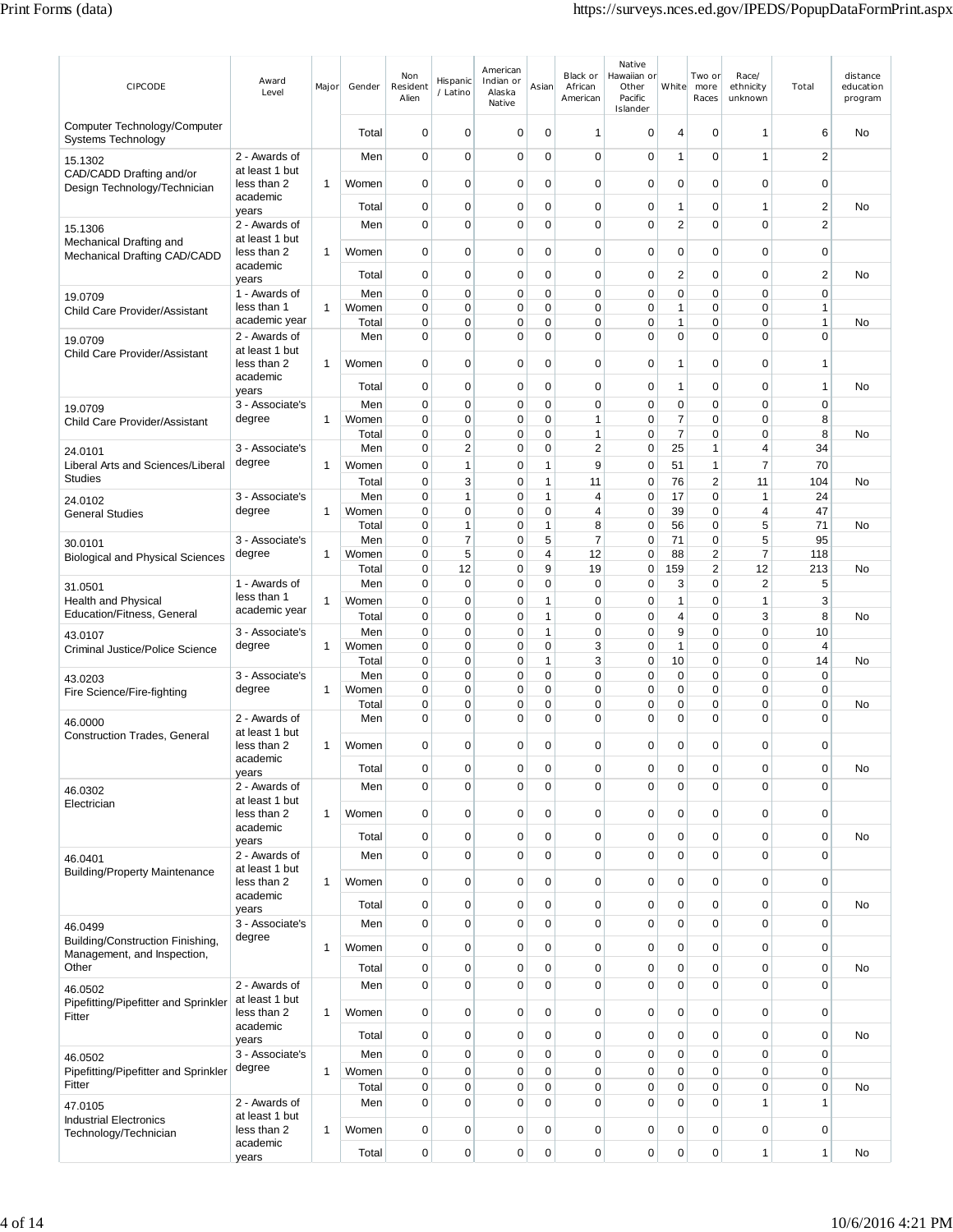| CIPCODE                                                                    | Award<br>Level                  | Major        | Gender         | Non<br>Resident<br>Alien | Hispanic<br>/ Latino | American<br>Indian or<br>Alaska<br>Native | Asian                            | Black or<br>African<br>American | Native<br>Hawaiian or<br>Other<br>Pacific<br>Islander | White              | Two or<br>more<br>Races    | Race/<br>ethnicity<br>unknown | Total                          | distance<br>education<br>program |
|----------------------------------------------------------------------------|---------------------------------|--------------|----------------|--------------------------|----------------------|-------------------------------------------|----------------------------------|---------------------------------|-------------------------------------------------------|--------------------|----------------------------|-------------------------------|--------------------------------|----------------------------------|
| 47.0201                                                                    | 2 - Awards of<br>at least 1 but |              | Men            | $\mathbf 0$              | $\mathbf 0$          | $\mathbf 0$                               | $\mathbf 0$                      | 0                               | 0                                                     | 0                  | 0                          | 0                             | $\mathbf 0$                    |                                  |
| Heating, Air Conditioning.<br>Ventilation and Refrigeration<br>Maintenance | less than 2<br>academic         | 1            | Women          | 0                        | $\mathbf 0$          | $\mathbf 0$                               | 0                                | 0                               | 0                                                     | 0                  | $\mathbf 0$                | 0                             | $\mathbf 0$                    |                                  |
| Technology/Technician                                                      | years                           |              | Total          | 0                        | $\mathbf 0$          | 0                                         | 0                                | 0                               | 0                                                     | 0                  | $\mathbf 0$                | $\mathbf 0$                   | $\mathbf 0$                    | No                               |
| 47.0201                                                                    | 3 - Associate's                 |              | Men            | 0                        | $\mathbf 0$          | 0                                         | 0                                | 1                               | 0                                                     | 4                  | $\mathbf 0$                | 1                             | 6                              |                                  |
| Heating, Air Conditioning,<br>Ventilation and Refrigeration<br>Maintenance | degree                          | 1            | Women          | 0                        | 0                    | 0                                         | 0                                | 0                               | 0                                                     | 0                  | 0                          | 0                             | 0                              |                                  |
| Technology/Technician                                                      |                                 |              | Total          | 0                        | $\mathbf 0$          | 0                                         | 0                                | 1                               | 0                                                     | 4                  | $\mathbf 0$                | 1                             | 6                              | No                               |
| 47.0303                                                                    | 1 - Awards of                   |              | Men            | 0                        | 0                    | 0                                         | 0                                | 0                               | 0                                                     | 0                  | $\mathbf 0$                | 0                             | $\mathbf 0$                    |                                  |
| Industrial Mechanics and<br>Maintenance Technology                         | less than 1<br>academic year    | 1            | Women<br>Total | 0<br>0                   | 0<br>$\mathbf 0$     | $\mathbf 0$<br>0                          | 0<br>0                           | 0<br>0                          | 0<br>0                                                | 0<br>0             | $\mathbf 0$<br>$\mathbf 0$ | $\mathbf 0$<br>$\mathbf 0$    | $\mathbf 0$<br>$\mathbf 0$     | No                               |
| 47.0303                                                                    | 2 - Awards of                   |              | Men            | 0                        | 0                    | 0                                         | 0                                | $\mathbf 0$                     | 0                                                     | 0                  | $\mathbf 0$                | $\mathbf 0$                   | $\mathbf 0$                    |                                  |
| Industrial Mechanics and                                                   | at least 1 but                  |              |                |                          |                      |                                           |                                  |                                 |                                                       |                    |                            |                               |                                |                                  |
| Maintenance Technology                                                     | less than 2<br>academic         | 1            | Women          | 0                        | $\mathbf 0$          | 0                                         | 0                                | 0                               | 0                                                     | $\mathbf 0$        | $\mathbf 0$                | 0                             | 0                              |                                  |
|                                                                            | years                           |              | Total          | 0                        | $\mathbf 0$          | 0                                         | 0                                | 0                               | 0                                                     | $\mathbf 0$        | $\mathbf 0$                | 0                             | $\mathbf 0$                    | No                               |
| 47.0603<br>Autobody/Collision and Repair                                   | 1 - Awards of<br>less than 1    | 1            | Men<br>Women   | 1<br>0                   | 3<br>$\mathbf 0$     | $\mathbf 0$<br>$\mathbf 0$                | 1<br>0                           | 6<br>0                          | $\mathbf 0$<br>0                                      | 27<br>$\mathbf{1}$ | $\mathbf 0$<br>$\mathbf 0$ | $\mathbf 0$<br>$\mathbf 0$    | 38<br>$\overline{1}$           |                                  |
| Technology/Technician                                                      | academic year                   |              | Total          | 1                        | 3                    | 0                                         | 1                                | 6                               | 0                                                     | 28                 | $\mathbf 0$                | $\mathbf 0$                   | 39                             | No                               |
| 47.0603                                                                    | 2 - Awards of                   |              | Men            | 0                        | 0                    | 0                                         | 0                                | 0                               | 0                                                     | $\mathbf 0$        | $\mathbf 0$                | 0                             | $\mathbf 0$                    |                                  |
| Autobody/Collision and Repair                                              | at least 1 but<br>less than 2   | $\mathbf 1$  | Women          | 0                        | 0                    | 0                                         | 0                                | 0                               | 0                                                     | 0                  | $\mathbf 0$                | $\mathbf 0$                   | 0                              |                                  |
| Technology/Technician                                                      | academic                        |              |                |                          |                      |                                           |                                  |                                 |                                                       |                    |                            |                               |                                |                                  |
|                                                                            | years                           |              | Total          | 0                        | $\mathbf 0$          | 0                                         | 0                                | 0                               | 0                                                     | 0                  | $\mathbf 0$                | 0                             | $\mathbf 0$                    | No                               |
| 47.0603<br>Autobody/Collision and Repair                                   | 3 - Associate's<br>degree       | $\mathbf{1}$ | Men<br>Women   | 0<br>0                   | $\mathbf 0$<br>0     | 0<br>0                                    | 0<br>0                           | $\mathbf 0$<br>0                | 0<br>0                                                | $\mathbf 2$<br>0   | $\mathbf 0$<br>$\mathbf 0$ | $\mathbf 0$<br>0              | $\overline{2}$<br>0            |                                  |
| Technology/Technician                                                      |                                 |              | Total          | 0                        | 0                    | 0                                         | 0                                | 0                               | 0                                                     | 2                  | $\mathbf 0$                | 0                             | $\overline{2}$                 | No                               |
| 47.0604                                                                    | 1 - Awards of                   |              | Men            | 0                        | $\mathbf 0$          | 0                                         | 0                                | $\mathbf 0$                     | 0                                                     | 2                  | $\mathbf 0$                | 1                             | 3                              |                                  |
| Automobile/Automotive                                                      | less than 1<br>academic year    | 1            | Women          | 0                        | $\mathbf 0$          | 0                                         | 0                                | 0                               | 0                                                     | 0                  | $\mathbf 0$                | $\mathbf 0$                   | $\mathbf 0$                    |                                  |
| Mechanics<br>Technology/Technician                                         |                                 |              | Total          | 0                        | 0                    | 0                                         | 0                                | 0                               | 0                                                     | 2                  | $\mathbf 0$                | 1                             | 3                              | No                               |
| 47.0604                                                                    | 2 - Awards of                   |              | Men            | 0                        | 0                    | 0                                         | 0                                | 0                               | 0                                                     | 3                  | $\mathbf 0$                | $\mathbf 0$                   | 3                              |                                  |
| Automobile/Automotive                                                      | at least 1 but                  |              |                |                          |                      |                                           |                                  |                                 |                                                       |                    |                            |                               |                                |                                  |
| Mechanics<br>Technology/Technician                                         | less than 2<br>academic         | 1            | Women          | 0                        | 0                    | 0                                         | 0                                | 0                               | 0                                                     | $\mathbf 0$        | $\mathbf 0$                | $\mathbf 0$                   | $\mathbf 0$                    |                                  |
|                                                                            | years                           |              | Total          | 0                        | 0                    | 0                                         | 0                                | 0                               | 0                                                     | 3                  | $\mathbf 0$                | 0                             | 3                              | No                               |
| 47.0604<br>Automobile/Automotive                                           | 3 - Associate's<br>degree       |              | Men            | 0                        | $\overline{c}$       | 0                                         | 0                                | 1                               | $\mathbf 0$                                           | 16                 | $\mathbf 0$                | $\overline{2}$                | 21                             |                                  |
| Mechanics                                                                  |                                 | -1           | Women          | 0                        | $\mathbf 0$          | 0                                         | 0                                | 0                               | 0                                                     | 0                  | $\mathbf 0$                | 0                             | $\mathbf 0$                    |                                  |
| Technology/Technician                                                      |                                 |              | Total          | 0                        | $\overline{c}$       | 0                                         | 0                                | 1                               | 0                                                     | 16                 | $\mathbf 0$                | $\overline{2}$                | 21                             | <b>No</b>                        |
| 47.0605                                                                    | 3 - Associate's<br>degree       |              | Men            | $\Omega$                 | $\Omega$             | $\Omega$                                  | $\Omega$                         | $\Omega$                        | 0                                                     | 20                 | $\Omega$                   | $\Omega$                      | 20                             |                                  |
| <b>Diesel Mechanics</b><br>Technology/Technician                           |                                 | 1            | Women<br>Total | 0<br>0                   | 0<br>0               | 0<br>0                                    | $\pmb{0}$<br>0                   | $\mathbf 0$<br>0                | 0<br>$\mathbf 0$                                      | $\mathbf 0$<br>20  | $\mathbf 0$<br>0           | 0<br>0                        | $\mathbf 0$<br>20              | No                               |
| 48.0503                                                                    | 1 - Awards of                   |              | Men            | 0                        | $\mathbf 0$          | $\mathbf 0$                               | 0                                | 0                               | 0                                                     | $6\phantom{1}6$    | $\pmb{0}$                  | $\overline{2}$                | 8                              |                                  |
| Machine Shop                                                               | less than 1                     | $\mathbf{1}$ | Women          | 0                        | 0                    | 0                                         | 0                                | 0                               | 0                                                     | 0                  | $\mathbf 0$                | 0                             | $\mathbf 0$                    |                                  |
| Technology/Assistant                                                       | academic year                   |              | Total          | 0                        | 0                    | 0                                         | 0                                | 0                               | 0                                                     | 6                  | $\mathbf 0$                | $\overline{2}$                | 8                              | No                               |
| 48.0509<br>Ironworking/Ironworker                                          | 2 - Awards of<br>at least 1 but |              | Men            | 0                        | $\mathbf 0$          | 0                                         | 0                                | 0                               | 0                                                     | 0                  | $\mathbf 0$                | 0                             | $\mathbf 0$                    |                                  |
|                                                                            | less than 2                     | 1            | Women          | 0                        | $\overline{0}$       | 0                                         | 0                                | 0                               | 0                                                     | 0                  | $\mathbf 0$                | 0                             | $\mathbf 0$                    |                                  |
|                                                                            | academic<br>years               |              | Total          | 0                        | 0                    | 0                                         | 0                                | 0                               | 0                                                     | $\mathbf 0$        | $\mathbf 0$                | 0                             | $\mathbf 0$                    | No                               |
| 49.0205                                                                    | 1 - Awards of                   |              | Men            | 2                        | $\mathbf{1}$         | 0                                         | 0                                | 17                              | 0                                                     | 56                 | $\mathbf 0$                | 3                             | 79                             |                                  |
| <b>Truck and Bus</b>                                                       | less than 1<br>academic year    | 1            | Women          | 0                        | 0                    | $\mathbf{1}$                              | 0                                | $\overline{2}$                  | 0                                                     | 8                  | $\mathbf 0$                | 0                             | 11                             |                                  |
| Driver/Commercial Vehicle<br>Operator and Instructor                       |                                 |              | Total          | $\overline{\mathbf{c}}$  | 1                    | 1                                         | 0                                | 19                              | 0                                                     | 64                 | $\mathbf 0$                | 3                             | 90                             | No                               |
| 50.0409                                                                    | 3 - Associate's                 |              | Men            | $\mathbf 0$              | $\mathbf 0$          | 0                                         | 0                                | 0                               | 0                                                     | $\mathbf 2$        | $\mathbf 0$                | $\mathbf 0$                   | $\sqrt{2}$                     |                                  |
| Graphic Design                                                             | degree                          | 1            | Women          | 0                        | 0                    | 0                                         | 0                                | 0                               | 0                                                     | 1                  | $\mathbf 0$                | 0                             | $\mathbf{1}$                   |                                  |
|                                                                            | 3 - Associate's                 |              | Total<br>Men   | 0<br>0                   | 0<br>0               | 0<br>0                                    | 0<br>0                           | 0<br>0                          | 0<br>0                                                | 3<br>1             | $\mathbf 0$<br>$\mathbf 0$ | 0<br>0                        | 3<br>$\mathbf{1}$              | No                               |
| 50.0502<br><b>Technical Theatre/Theatre</b>                                | degree                          | 1            | Women          | 0                        | 0                    | 0                                         | 0                                | $\mathbf 0$                     | 0                                                     | $\mathbf 0$        | $\mathbf 0$                | $\mathbf 0$                   | $\mathbf 0$                    |                                  |
| Design and Technology                                                      |                                 |              | Total          | 0                        | 0                    | 0                                         | 0                                | 0                               | 0                                                     | 1                  | 0                          | 0                             | $\mathbf{1}$                   | No                               |
| 50.0702                                                                    | 3 - Associate's<br>degree       |              | Men            | 0                        | $\mathbf 0$          | 0                                         | 0                                | 1                               | 0                                                     | $\overline{2}$     | $\pmb{0}$                  | 0                             | 3                              |                                  |
| Fine/Studio Arts, General                                                  |                                 | $\mathbf{1}$ | Women<br>Total | 0<br>0                   | 0<br>0               | 0<br>0                                    | $\overline{2}$<br>$\overline{2}$ | 0<br>1                          | 0<br>0                                                | 5<br>7             | $\mathbf 0$<br>$\mathbf 0$ | 0<br>0                        | $\overline{7}$<br>10           | No                               |
| 50.0901                                                                    | 3 - Associate's                 |              | Men            | 0                        | 0                    | 0                                         | 1                                | 0                               | 0                                                     | 0                  | $\mathbf 0$                | $\mathbf 0$                   | $\mathbf{1}$                   |                                  |
| Music, General                                                             | degree                          | 1            | Women<br>Total | 0<br>0                   | 0<br>0               | 0<br>0                                    | 0<br>1                           | 0<br>0                          | 0<br>0                                                | 1<br>1             | 0<br>0                     | 0<br>0                        | $\mathbf{1}$<br>$\overline{2}$ | No                               |
| 51.0602                                                                    | 3 - Associate's                 | $\mathbf{1}$ | Men            | $\overline{0}$           | 0                    | 0                                         | 0                                | 0                               | 0                                                     | 1                  | 0                          | 0                             | $\mathbf{1}$                   |                                  |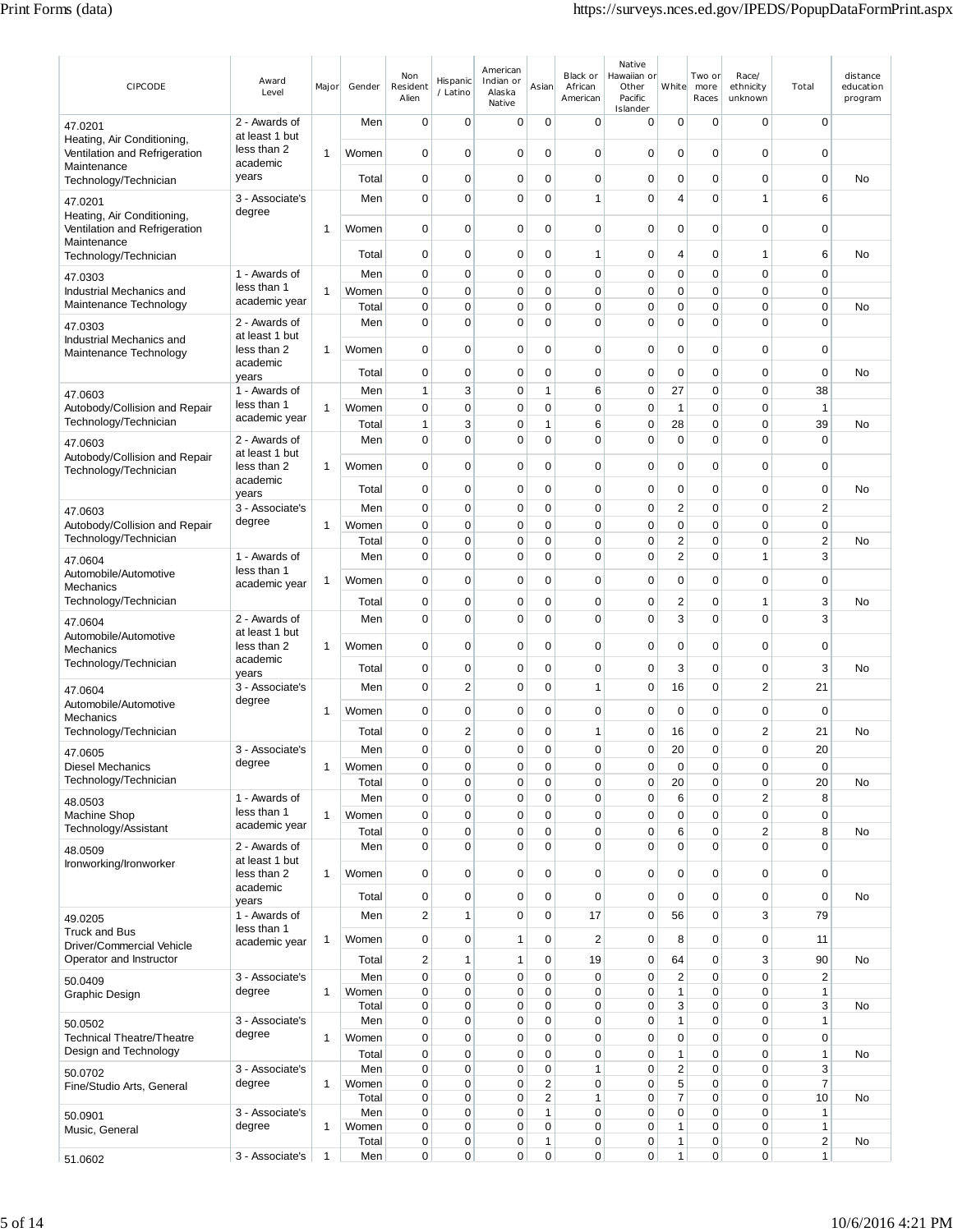| CIPCODE                                                   | Award<br>Level                  | Major        | Gender         | Non<br>Resident<br>Alien | Hispanic<br>/ Latino        | American<br>Indian or<br>Alaska<br>Native | Asian                                     | Black or<br>African<br>American | Native<br>Hawaiian or<br>Other<br>Pacific<br>Islander | White                         | Two or<br>more<br>Races                | Race/<br>ethnicity<br>unknown    | Total                      | distance<br>education<br>program |
|-----------------------------------------------------------|---------------------------------|--------------|----------------|--------------------------|-----------------------------|-------------------------------------------|-------------------------------------------|---------------------------------|-------------------------------------------------------|-------------------------------|----------------------------------------|----------------------------------|----------------------------|----------------------------------|
| Dental Hygiene/Hygienist                                  | degree                          |              | Women          | 0                        | 1                           | 0                                         | 1                                         | 0                               | 0                                                     | 22                            | 0                                      | 0                                | 24                         |                                  |
| 51.0708                                                   | 1 - Awards of                   |              | Total<br>Men   | 0<br>0                   | $\mathbf{1}$<br>$\mathbf 0$ | $\mathbf 0$<br>0                          | 1<br>0                                    | $\mathbf 0$<br>0                | 0<br>0                                                | 23<br>0                       | $\mathbf 0$<br>$\mathbf 0$             | $\mathbf 0$<br>$\Omega$          | 25<br>$\mathbf 0$          | <b>No</b>                        |
| Medical                                                   | less than 1                     | 1            | Women          | 0                        | $\mathbf 0$                 | 0                                         | 0                                         | 0                               | 0                                                     | 0                             | $\mathbf 0$                            | 0                                | 0                          |                                  |
| Transcription/Transcriptionist                            | academic year                   |              | Total          | 0                        | $\mathbf 0$                 | 0                                         | 0                                         | 0                               | 0                                                     | 0                             | $\mathbf 0$                            | 0                                | 0                          | No                               |
| 51.0801                                                   | 1 - Awards of                   |              | Men            | $\mathbf 0$              | 0                           | $\mathbf 0$                               | $\mathbf 0$                               | $\mathbf 0$                     | 0                                                     | $\overline{c}$                | $\mathbf 0$                            | $\mathbf 0$                      | $\overline{2}$             |                                  |
| Medical/Clinical Assistant                                | less than 1<br>academic year    | 1            | Women<br>Total | 0<br>$\mathbf 0$         | 1<br>$\mathbf{1}$           | $\mathbf 0$<br>$\mathbf 0$                | $\overline{\mathbf{c}}$<br>$\overline{2}$ | 9<br>9                          | 0<br>0                                                | 34<br>36                      | $\mathbf{1}$<br>$\mathbf{1}$           | 1<br>1                           | 48<br>50                   | No                               |
| 51.0803                                                   | 3 - Associate's                 |              | Men            | 0                        | $\mathbf 0$                 | 0                                         | 1                                         | 0                               | 0                                                     | $\overline{2}$                | $\mathbf 0$                            | 1                                | $\overline{4}$             |                                  |
| Occupational Therapist Assistant                          | degree                          | 1            | Women          | 0                        | $\mathbf 0$                 | 0                                         | 0                                         | 0                               | 0                                                     | 16                            | $\mathbf 0$                            | 0                                | 16                         |                                  |
| 51.0808                                                   | 3 - Associate's                 |              | Total<br>Men   | 0<br>0                   | $\mathbf 0$<br>$\mathbf 0$  | 0<br>0                                    | 1<br>0                                    | 0<br>0                          | 0<br>$\mathbf 0$                                      | 18<br>$\mathbf 0$             | $\mathbf 0$<br>$\mathbf 0$             | 1<br>1                           | 20<br>$\overline{1}$       | No                               |
| Veterinary/Animal Health                                  | degree                          |              |                |                          |                             |                                           |                                           |                                 |                                                       |                               |                                        |                                  |                            |                                  |
| Technology/Technician and                                 |                                 | -1           | Women          | 0                        | 1                           | 0                                         | 1                                         | 0                               | 0                                                     | 21                            | $\mathbf 0$                            | 1                                | 24                         |                                  |
| Veterinary Assistant                                      |                                 |              | Total          | 0<br>$\mathbf{1}$        | 1                           | 0<br>1                                    | 1<br>1                                    | 0<br>0                          | 0<br>0                                                | 21                            | $\mathbf 0$                            | 2<br>3                           | 25                         | No                               |
| 51.0810<br><b>Emergency Care Attendant (EMT</b>           | 1 - Awards of<br>less than 1    | 1            | Men<br>Women   | 0                        | 1<br>$\overline{c}$         | 0                                         | 2                                         | 2                               | 0                                                     | 18<br>17                      | $\overline{\mathbf{c}}$<br>$\mathbf 0$ | $\overline{c}$                   | 27<br>25                   |                                  |
| Ambulance)                                                | academic year                   |              | Total          | 1                        | 3                           | 1                                         | 3                                         | $\overline{2}$                  | 0                                                     | 35                            | $\sqrt{2}$                             | 5                                | 52                         | No                               |
| 51.0902                                                   | 1 - Awards of                   |              | Men            | $\mathbf 0$              | $\mathbf 0$                 | 0                                         | $\mathbf 0$                               | $\mathbf 0$                     | $\mathbf 0$                                           | $\mathbf 0$                   | $\mathbf 0$                            | 1                                | $\mathbf{1}$               |                                  |
| Electrocardiograph                                        | less than 1                     | 1            | Women          | $\mathbf 0$              | 1                           | 0                                         | 1                                         | 3                               | 0                                                     | 19                            | $\mathbf 0$                            | 1                                | 25                         |                                  |
| Technology/Technician                                     | academic year                   |              | Total          | 0                        | 1                           | $\mathbf 0$                               | 1                                         | 3                               | $\mathbf 0$                                           | 19                            | $\mathbf 0$                            | $\overline{2}$                   | 26                         | No                               |
| 51.0904                                                   | 3 - Associate's<br>degree       |              | Men            | $\mathbf 0$              | $\mathbf 0$                 | 0                                         | 0                                         | 0                               | 0                                                     | $\mathbf 2$                   | $\mathbf 0$                            | $\mathbf 0$                      | $\overline{2}$             |                                  |
| <b>Emergency Medical</b><br>Technology/Technician (EMT    |                                 | -1           | Women          | 0                        | $\mathbf 0$                 | 0                                         | 0                                         | 0                               | 0                                                     | 0                             | $\mathbf 0$                            | 0                                | 0                          |                                  |
| Paramedic)                                                |                                 |              | Total          | 0                        | $\mathbf 0$                 | 0                                         | 0                                         | 0                               | $\mathbf 0$                                           | $\overline{2}$                | $\mathbf 0$                            | 0                                | $\overline{2}$             | No                               |
| 51.0908                                                   | 3 - Associate's                 |              | Men            | $\mathbf 0$              | $\mathbf 0$                 | $\mathbf 0$                               | $\mathbf 0$                               | 0                               | $\mathbf 0$                                           | $\mathbf{1}$                  | $\mathbf 0$                            | $\mathbf 0$                      | $\overline{1}$             |                                  |
| <b>Respiratory Care</b>                                   | degree                          | 1            | Women          | 0                        | 0                           | 0                                         | 0                                         | 0                               | 0                                                     | 10                            | $\mathbf 0$                            | 0                                | 10                         |                                  |
| Therapy/Therapist                                         | 2 - Awards of                   |              | Total<br>Men   | 0<br>$\mathbf 0$         | $\mathbf 0$<br>$\mathbf 0$  | 0<br>0                                    | $\mathbf 0$<br>0                          | 0<br>$\mathbf 0$                | 0<br>0                                                | 11<br>$\mathbf 0$             | $\mathbf 0$<br>$\mathbf 0$             | $\mathbf 0$<br>$\mathbf 0$       | 11<br>$\mathbf 0$          | No                               |
| 51.0909<br>Surgical                                       | at least 1 but                  |              |                |                          |                             |                                           |                                           |                                 |                                                       |                               |                                        |                                  |                            |                                  |
| Technology/Technologist                                   | less than 2                     | 1            | Women          | 0                        | 0                           | 0                                         | 0                                         | 1                               | 0                                                     | 13                            | 0                                      | 0                                | 14                         |                                  |
|                                                           | academic<br>years               |              | Total          | 0                        | $\mathbf 0$                 | 0                                         | 0                                         | 1                               | 0                                                     | 13                            | 0                                      | 0                                | 14                         | No                               |
| 51.0909                                                   | 3 - Associate's                 |              | Men            | 0                        | $\mathbf 0$                 | 0                                         | $\mathbf 0$                               | 0                               | 0                                                     | 0                             | $\mathbf 0$                            | 0                                | 0                          |                                  |
| Surgical                                                  | degree                          | 1            | Women          | 0                        | $\mathbf 0$                 | 0                                         | 0                                         | 1                               | 0                                                     | 13                            | $\mathbf 0$                            | 0                                | 14                         |                                  |
| Technology/Technologist                                   | 3 - Associate's                 |              | Total<br>Men   | $\mathbf 0$<br>0         | $\mathbf 0$<br>$\mathbf 0$  | 0<br>0                                    | $\mathbf 0$<br>$\mathbf 0$                | 1<br>0                          | 0<br>0                                                | 13<br>$\overline{\mathbf{c}}$ | $\mathbf 0$<br>$\mathbf 0$             | $\mathbf 0$<br>0                 | 14<br>$\mathbf 2$          | No                               |
| 51.0911<br>Radiologic Technology/Science -                | degree                          | $\mathbf{1}$ | Women          | 0                        | 1                           | 0                                         | 0                                         | 0                               | 0                                                     | 9                             | $\mathbf 0$                            | $\overline{2}$                   | 12                         |                                  |
| Radiographer                                              |                                 |              | Total          | 0                        | 1                           | 0                                         | 0                                         | 0                               | 0                                                     | 11                            | $\mathbf 0$                            | $\overline{2}$                   | 14                         | No                               |
| 51.3103                                                   | 2 - Awards of                   |              | Men            | $\Omega$                 | $\overline{0}$              | 0                                         | 0                                         | $\mathbf 0$                     | 0                                                     | $\mathbf 0$                   | $\mathbf 0$                            | $\mathbf 0$                      | $\mathbf 0$                |                                  |
| Dietetic Technician                                       | at least 1 but<br>less than 2   | 1            | Women          | 0                        | $\Omega$                    | $\Omega$                                  | $\Omega$                                  | $\Omega$                        | $\Omega$                                              | 1                             | $\Omega$                               | $\Omega$                         | 1                          |                                  |
|                                                           | academic                        |              |                |                          |                             |                                           |                                           |                                 |                                                       |                               |                                        |                                  |                            |                                  |
|                                                           | years                           |              | Total          | 0                        | $\pmb{0}$                   | 0                                         | 0                                         | 0                               | 0                                                     | 1                             | 0                                      | 0                                | $\mathbf{1}$               | No                               |
| 51.3103<br>Dietetic Technician                            | 3 - Associate's<br>degree       | $\mathbf{1}$ | Men<br>Women   | $\mathbf 0$<br>0         | $\mathbf 0$<br>0            | $\mathbf 0$<br>0                          | $\mathbf 0$<br>0                          | 0<br>0                          | 0<br>0                                                | $\mathbf 0$<br>0              | $\mathbf 0$<br>$\mathbf 0$             | 0<br>0                           | $\mathbf 0$<br>$\mathbf 0$ |                                  |
|                                                           |                                 |              | Total          | 0                        | $\pmb{0}$                   | 0                                         | 0                                         | 0                               | 0                                                     | $\pmb{0}$                     | 0                                      | 0                                | $\pmb{0}$                  | No                               |
| 51.3501                                                   | 2 - Awards of<br>at least 1 but |              | Men            | $\mathbf 0$              | 0                           | 0                                         | $\mathbf 0$                               | 0                               | $\mathbf 0$                                           | 5                             | $\mathbf 0$                            | 0                                | 5                          |                                  |
| Massage Therapy/Therapeutic<br>Massage                    | less than 2                     | 1            | Women          | $\mathbf 0$              | $\overline{c}$              | 0                                         | $\mathbf 0$                               | $\overline{\mathbf{c}}$         | 0                                                     | 8                             | $\mathbf 0$                            | 0                                | 12                         |                                  |
|                                                           | academic                        |              | Total          | 0                        | $\overline{c}$              | 0                                         | $\mathbf 0$                               | $\overline{c}$                  | 0                                                     | 13                            | $\mathbf 0$                            | 0                                | 17                         | No                               |
| 51.3501                                                   | years<br>3 - Associate's        |              | Men            | $\mathbf 0$              | $\mathbf 0$                 | $\mathbf 0$                               | $\mathbf 0$                               | 0                               | 0                                                     | $\overline{2}$                | $\mathbf 0$                            | $\mathbf 0$                      | $\sqrt{2}$                 |                                  |
| Massage Therapy/Therapeutic                               | degree                          | $\mathbf{1}$ | Women          | 0                        | 0                           | 0                                         | $\mathbf 0$                               | 0                               | 0                                                     | 3                             | $\mathbf 0$                            | 0                                | 3                          |                                  |
| Massage                                                   |                                 |              | Total          | 0                        | 0                           | 0                                         | 0                                         | 0                               | 0                                                     | 5                             | $\mathbf 0$                            | 0                                | 5                          | No                               |
| 51.3801                                                   | 3 - Associate's                 |              | Men            | $\mathbf 0$              | $\mathbf{1}$                | 0                                         | $\mathbf 0$                               | 0                               | $\mathbf 0$                                           | 10                            | $\pmb{0}$                              | 0                                | 11                         |                                  |
| Registered Nursing/Registered<br>Nurse                    | degree                          | 1            | Women<br>Total | $\mathbf 0$<br>0         | 3<br>4                      | 0<br>0                                    | 4<br>4                                    | 1<br>$\mathbf{1}$               | 0<br>0                                                | 51<br>61                      | $\pmb{0}$<br>$\pmb{0}$                 | $\overline{c}$<br>$\overline{2}$ | 61<br>72                   | No                               |
| 51.3901                                                   | 2 - Awards of                   |              | Men            | $\mathbf 0$              | $\mathbf 0$                 | 0                                         | $\mathbf 0$                               | 1                               | 0                                                     | $\mathbf 0$                   | $\mathbf 0$                            | $\mathbf 0$                      | $\mathbf{1}$               |                                  |
| Licensed Practical/Vocational                             | at least 1 but                  |              |                |                          |                             |                                           |                                           |                                 |                                                       |                               |                                        |                                  |                            |                                  |
| <b>Nurse Training</b>                                     | less than 2<br>academic         | $\mathbf{1}$ | Women          | 1                        | $\mathbf 0$                 | 0                                         | $\mathbf 0$                               | 8                               | 0                                                     | 17                            | 0                                      | 1                                | 27                         |                                  |
|                                                           | years                           |              | Total          | 1                        | 0                           | 0                                         | $\mathbf 0$                               | 9                               | 0                                                     | 17                            | 0                                      | 1                                | 28                         | No                               |
| 51.3902                                                   | 1 - Awards of<br>less than 1    |              | Men            | $\pmb{0}$                | $\overline{2}$              | 0                                         | 4                                         | $\mathbf 0$                     | 0                                                     | 16                            | $\pmb{0}$                              | 4                                | 26                         |                                  |
| Nursing Assistant/Aide and<br>Patient Care Assistant/Aide | academic year                   | $\mathbf{1}$ | Women<br>Total | 0<br>$\mathbf 0$         | 10<br>12                    | 0<br>0                                    | 5<br>9                                    | 15<br>15                        | 0<br>0                                                | 118<br>134                    | 6<br>6                                 | 8<br>12                          | 162<br>188                 | No                               |
| 52.0101                                                   | 3 - Associate's                 |              | Men            | 0                        | $\mathbf 0$                 | 0                                         | 0                                         | 0                               | 0                                                     | $\mathbf 0$                   | $\pmb{0}$                              | $\mathbf 0$                      | $\mathbf 0$                |                                  |
| Business/Commerce, General                                | degree                          | 1            | Women          | 0                        | 0                           | 0                                         | 0                                         | 0                               | 0                                                     | 0                             | $\mathbf 0$                            | 0                                | 0                          |                                  |
|                                                           | 3 - Associate's                 | $\mathbf{1}$ | Total<br>Men   | 0<br>0                   | $\pmb{0}$<br>0              | 0<br>0                                    | 0<br>0                                    | 0<br>1                          | 0<br>0                                                | 0<br>5                        | 0<br>0                                 | 0<br>0                           | 0<br>6                     | No                               |
| 52.0201                                                   |                                 |              |                |                          |                             |                                           |                                           |                                 |                                                       |                               |                                        |                                  |                            |                                  |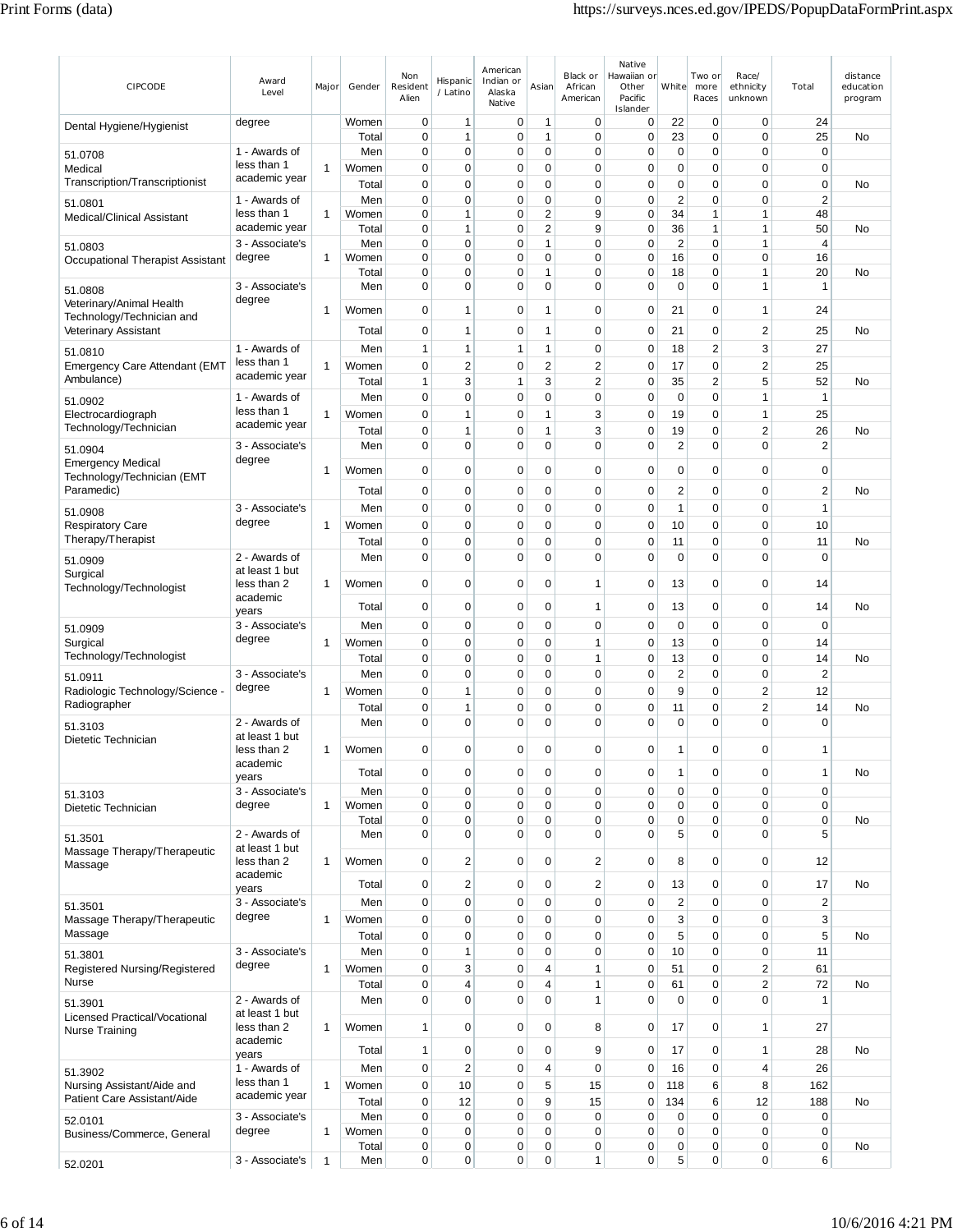| CIPCODE                                            | Award<br>Level                  | Major        | Gender         | Non<br>Resident<br>Alien   | Hispanic<br>/ Latino        | American<br>Indian or<br>Alaska<br>Native | Asian                         | Black or<br>African<br>American | Native<br>Hawaiian or<br>Other<br>Pacific<br>Islander | White            | Two or<br>more<br>Races  | Race/<br>ethnicity<br>unknown  | Total                   | distance<br>education<br>program |
|----------------------------------------------------|---------------------------------|--------------|----------------|----------------------------|-----------------------------|-------------------------------------------|-------------------------------|---------------------------------|-------------------------------------------------------|------------------|--------------------------|--------------------------------|-------------------------|----------------------------------|
| Business Administration and                        | degree                          |              | Women          | $\mathbf{1}$               | 1                           | 0                                         | 0                             | 4                               | 0                                                     | 5                | $\mathbf 0$              | 1                              | 12                      |                                  |
| Management, General                                |                                 |              | Total          | 1                          | 1                           | 0                                         | 0                             | 5                               | 0                                                     | 10               | $\mathbf 0$              | 1                              | 18                      | No                               |
| 52.0301                                            | 2 - Awards of                   |              | Men            | $\mathbf 0$                | $\mathbf 0$                 | $\mathbf 0$                               | 1                             | $\mathbf 0$                     | $\mathbf 0$                                           | 1                | $\mathbf 0$              | $\mathbf 0$                    | $\overline{2}$          |                                  |
| Accounting                                         | at least 1 but<br>less than 2   | 1            | Women          | 0                          | 0                           | 0                                         | $\mathbf 0$                   | 0                               | 0                                                     | 1                | $\mathbf 0$              | 0                              | $\mathbf 1$             |                                  |
|                                                    | academic<br>years               |              | Total          | $\mathbf 0$                | $\mathbf 0$                 | 0                                         | 1                             | 0                               | 0                                                     | $\overline{c}$   | $\mathbf 0$              | 0                              | 3                       | No                               |
| 52.0301                                            | 3 - Associate's                 |              | Men            | $\mathbf 0$<br>$\mathbf 0$ | $\mathbf{1}$<br>$\mathbf 0$ | $\mathbf 0$<br>0                          | $\mathbf 0$<br>$\overline{2}$ | $\overline{2}$<br>$\mathbf{1}$  | 0<br>0                                                | $\mathbf 0$<br>5 | $\mathbf 0$<br>$\pmb{0}$ | $\overline{2}$<br>$\mathbf{1}$ | 5<br>9                  |                                  |
| Accounting                                         | degree                          | 1            | Women<br>Total | 0                          | 1                           | $\mathbf 0$                               | $\overline{2}$                | 3                               | 0                                                     | 5                | $\mathbf 0$              | 3                              | 14                      | No                               |
| 52.0401                                            | 1 - Awards of                   |              | Men            | $\mathbf 0$                | $\mathbf 0$                 | $\mathbf 0$                               | $\mathbf 0$                   | $\mathbf 0$                     | $\mathbf 0$                                           | $\mathbf{1}$     | $\mathbf 0$              | $\mathbf 0$                    | $\mathbf{1}$            |                                  |
| Administrative Assistant and                       | less than 1                     | $\mathbf{1}$ | Women          | $\mathbf 0$                | $\mathbf 0$                 | $\mathbf 0$                               | $\mathbf 0$                   | 1                               | 0                                                     | 18               | $\mathbf 0$              | 1                              | 20                      |                                  |
| Secretarial Science, General                       | academic year                   |              | Total          | 0                          | $\mathbf 0$                 | $\mathbf 0$                               | $\mathbf 0$                   | 1                               | $\mathbf 0$                                           | 19               | $\mathbf 0$              | 1                              | 21                      | <b>No</b>                        |
| 52.0401                                            | 2 - Awards of                   |              | Men            | $\mathbf 0$                | $\mathbf 0$                 | $\mathbf 0$                               | $\mathbf 0$                   | $\mathbf 0$                     | 0                                                     | $\overline{2}$   | $\mathbf 0$              | $\mathbf 0$                    | $\overline{2}$          |                                  |
| Administrative Assistant and                       | at least 1 but                  |              |                |                            |                             |                                           |                               |                                 |                                                       |                  |                          |                                |                         |                                  |
| Secretarial Science, General                       | less than 2<br>academic         | 1            | Women          | $\mathbf 0$                | $\mathbf 0$                 | 0                                         | 0                             | 1                               | 0                                                     | 11               | $\mathbf 0$              | 0                              | 12                      |                                  |
|                                                    | years                           |              | Total          | $\mathbf 0$                | $\mathbf 0$                 | $\mathbf 0$                               | $\mathbf 0$                   | 1                               | 0                                                     | 13               | $\mathbf 0$              | $\mathbf 0$                    | 14                      | No                               |
| 52.0402                                            | 1 - Awards of                   |              | Men            | $\mathbf 0$                | $\mathbf 0$                 | 0                                         | $\mathbf 0$                   | 0                               | $\mathbf 0$                                           | $\mathbf 0$      | $\mathbf 0$              | 0                              | $\mathbf 0$             |                                  |
| Executive Assistant/Executive                      | less than 1                     | 1            | Women          | $\mathbf 0$                | $\mathbf 0$                 | 0                                         | $\mathbf 0$                   | $\overline{2}$                  | 0                                                     | 6                | $\mathbf 0$              | $\mathbf 0$                    | 8                       |                                  |
| Secretary                                          | academic year                   |              | Total          | $\mathbf 0$                | 0                           | 0                                         | 0                             | $\overline{c}$                  | 0                                                     | 6                | $\mathbf 0$              | $\mathbf 0$                    | 8                       | No.                              |
| 52.0402                                            | 3 - Associate's                 |              | Men            | 0                          | $\mathbf 0$                 | 0                                         | $\mathbf 0$                   | 0                               | $\mathbf 0$                                           | $\overline{2}$   | $\mathbf 0$              | 0                              | $\overline{2}$          |                                  |
| Executive Assistant/Executive                      | degree                          | $\mathbf{1}$ | Women          | $\mathbf 0$                | $\mathbf 0$                 | 1                                         | $\mathbf 0$                   | 1                               | $\mathbf 0$                                           | 11               | $\mathbf 0$              | $\mathbf 0$                    | 13                      |                                  |
| Secretary                                          |                                 |              | Total          | $\mathbf 0$                | $\mathbf 0$                 | 1                                         | $\mathbf 0$                   | 1                               | 0                                                     | 13               | $\mathbf 0$              | $\mathbf 0$                    | 15                      | <b>No</b>                        |
| 52.0407                                            | 1 - Awards of                   |              | Men            | $\mathbf 0$                | $\mathbf 0$                 | $\mathbf 0$                               | $\mathbf 0$                   | $\mathbf 0$                     | $\mathbf 0$                                           | 3                | $\mathbf 0$              | $\mathbf 0$                    | 3                       |                                  |
| Business/Office                                    | less than 1<br>academic year    | 1            | Women          | $\mathbf 0$                | $\overline{0}$              | $\mathbf 0$                               | $\mathbf 0$                   | 1                               | $\mathbf 0$                                           | 9                | $\mathbf 0$              | $\mathbf 0$                    | 10                      |                                  |
| Automation/Technology/Data<br>Entry                |                                 |              | Total          | 0                          | 0                           | 0                                         | 0                             | 1                               | 0                                                     | 12               | $\mathbf 0$              | 0                              | 13                      | No                               |
| 52.0701                                            | 1 - Awards of                   |              | Men            | 0                          | $\mathbf 0$                 | 0                                         | $\mathbf 0$                   | 0                               | 0                                                     | $\mathbf{1}$     | $\mathbf 0$              | $\Omega$                       | $\mathbf{1}$            |                                  |
| Entrepreneurship/Entrepreneurial                   | less than 1                     | $\mathbf{1}$ | Women          | $\mathbf 0$                | $\mathbf 0$                 | 0                                         | 0                             | 0                               | 0                                                     | 0                | $\mathbf 0$              | 1                              | $\mathbf{1}$            |                                  |
| <b>Studies</b>                                     | academic year                   |              | Total          | 0                          | $\mathbf 0$                 | 0                                         | 0                             | 0                               | 0                                                     | 1                | $\mathbf 0$              | 1                              | $\overline{\mathbf{c}}$ | No                               |
| 52.0701                                            | 2 - Awards of                   |              | Men            | $\mathbf 0$                | $\overline{0}$              | 0                                         | $\mathbf 0$                   | $\mathbf 0$                     | $\overline{0}$                                        | 0                | $\mathbf 0$              | $\Omega$                       | $\mathbf 0$             |                                  |
| Entrepreneurship/Entrepreneurial<br><b>Studies</b> | at least 1 but<br>less than 2   | 1            | Women          | $\mathbf 0$                | $\mathbf 0$                 | 0                                         | 0                             | 0                               | 0                                                     | 0                | $\mathbf 0$              | 1                              | 1                       |                                  |
|                                                    | academic<br>years               |              | Total          | 0                          | $\mathbf 0$                 | 0                                         | 0                             | 0                               | 0                                                     | 0                | $\mathbf 0$              | 1                              | $\overline{1}$          | No                               |
| 52.0904                                            | 2 - Awards of                   |              | Men            | $\mathbf 0$                | $\mathbf 0$                 | $\mathbf 0$                               | $\mathbf 0$                   | $\mathbf 0$                     | $\mathbf 0$                                           | $\mathbf 0$      | $\mathbf 0$              | $\Omega$                       | $\mathbf 0$             |                                  |
| Hotel/Motel                                        | at least 1 but                  |              |                |                            |                             |                                           |                               |                                 |                                                       |                  |                          |                                |                         |                                  |
| Administration/Management                          | less than 2<br>academic         | 1            | Women          | $\mathbf 0$                | $\mathbf 0$                 | 0                                         | $\mathbf 0$                   | $\mathbf 0$                     | $\mathbf 0$                                           | 2                | $\mathbf 0$              | 0                              | $\overline{2}$          |                                  |
|                                                    | years                           |              | Total          | 0                          | $\mathbf 0$                 | 0                                         | 0                             | 0                               | 0                                                     | 2                | 0                        | 0                              | $\overline{2}$          | No                               |
| 52.0904                                            | 3 - Associate's                 |              | Men            | 0                          | 1                           | 0                                         | $\mathbf 0$                   | 0                               | 0                                                     | 0                | 0                        | 0                              | 1                       |                                  |
| Hotel/Motel                                        | degree                          | $\mathbf{1}$ | Women          | 0                          | $\mathbf 0$                 | 0                                         | $\Omega$                      | $\Omega$                        | 0                                                     | $\overline{2}$   | $\mathbf 0$              | $\Omega$                       | $\overline{2}$          |                                  |
| Administration/Management                          |                                 |              | Total          | 0                          | 1                           | 0                                         | 0                             | 0                               | 0                                                     | $\mathbf 2$      | 0                        | 0                              | 3                       | No                               |
| 52.0905                                            | 2 - Awards of<br>at least 1 but |              | Men            | $\mathbf 0$                | $\mathbf 0$                 | 0                                         | $\mathbf 0$                   | 1                               | $\mathbf 0$                                           | $\mathbf 0$      | $\mathbf 0$              | 0                              | 1                       |                                  |
| <b>Restaurant/Food Services</b><br>Management      | less than 2                     | $\mathbf{1}$ | Women          | $\mathbf 0$                | $\overline{0}$              | 0                                         | $\mathbf 0$                   | $\mathbf{1}$                    | $\mathbf 0$                                           | 3                | $\mathbf 0$              | $\mathbf{1}$                   | 5                       |                                  |
|                                                    | academic<br>years               |              | Total          | 0                          | $\mathbf 0$                 | 0                                         | 0                             | $\overline{c}$                  | 0                                                     | 3                | 0                        | 1                              | 6                       | <b>No</b>                        |
| 52.0905                                            | 3 - Associate's                 |              | Men            | $\mathbf 0$                | $\mathbf 0$                 | 0                                         | $\mathbf 0$                   | $\mathbf{1}$                    | $\mathbf 0$                                           | $\mathbf 2$      | 0                        | 0                              | 3                       |                                  |
| Restaurant/Food Services                           | degree                          | $\mathbf{1}$ | Women          | $\mathbf 0$                | $\mathbf 0$                 | 0                                         | $\mathbf 0$                   | $\overline{\mathbf{c}}$         | $\mathbf 0$                                           | 8                | $\pmb{0}$                | $\mathbf{1}$                   | 11                      |                                  |
| Management                                         |                                 |              | Total          | $\mathbf 0$                | $\overline{0}$              | 0                                         | $\mathbf 0$                   | 3                               | 0                                                     | 10               | 0                        | $\mathbf{1}$                   | 14                      | No                               |
| 52.0906                                            | 3 - Associate's                 |              | Men            | $\mathbf 0$                | $\mathbf 0$                 | 0                                         | 0                             | 0                               | 0                                                     | 0                | $\pmb{0}$                | 0                              | $\mathbf 0$             |                                  |
| <b>Resort Management</b>                           | degree                          | $\mathbf{1}$ | Women          | $\mathbf 0$                | $\mathbf 0$                 | 0                                         | 0                             | $\mathbf 0$                     | 0                                                     | $\mathbf 0$      | 0                        | 0                              | $\mathbf 0$             |                                  |
|                                                    |                                 |              | Total          | $\mathbf 0$                | $\mathbf 0$                 | 0                                         | 0                             | $\mathbf 0$                     | $\mathbf 0$                                           | 0                | $\pmb{0}$                | 0                              | $\mathbf 0$             | No                               |
| 52.1101                                            | 2 - Awards of<br>at least 1 but |              | Men            | $\mathbf 0$                | $\mathbf 0$                 | 0                                         | $\mathbf 0$                   | $\mathbf 0$                     | 0                                                     | $\mathbf 0$      | $\mathbf 0$              | $\Omega$                       | $\mathbf 0$             |                                  |
| International Business/Trade<br>/Commerce          | less than 2                     | $\mathbf{1}$ | Women          | $\mathbf 0$                | $\mathbf 0$                 | 0                                         | 0                             | 0                               | $\mathbf 0$                                           | $\mathbf 0$      | $\pmb{0}$                | 0                              | $\mathbf 0$             |                                  |
|                                                    | academic<br>years               |              | Total          | $\mathbf 0$                | $\mathbf 0$                 | 0                                         | 0                             | 0                               | $\mathbf 0$                                           | 0                | $\pmb{0}$                | 0                              | $\mathbf 0$             | No                               |
| 52.1804                                            | 3 - Associate's                 |              | Men            | $\pmb{0}$                  | $\mathbf 0$                 | 0                                         | $\pmb{0}$                     | 0                               | $\mathbf 0$                                           | $\mathbf{1}$     | $\pmb{0}$                | $\mathbf 0$                    | $\mathbf{1}$            |                                  |
| Selling Skills and Sales                           | degree                          | $\mathbf{1}$ | Women          | 0                          | $\mathbf 0$                 | 0                                         | $\overline{2}$                | $\mathbf 0$                     | $\mathbf 0$                                           | 1                | $\pmb{0}$                | $\mathbf 0$                    | 3                       |                                  |
| Operations                                         |                                 |              | Total          | $\mathbf 0$                | $\mathbf 0$                 | $\mathbf 0$                               | $\overline{2}$                | $\mathbf 0$                     | 0                                                     | $\overline{2}$   | 0                        | 0                              | $\overline{4}$          | No                               |
| 52.2001                                            | 3 - Associate's                 |              | Men            | 0                          | $\mathbf 0$                 | 0                                         | $\mathbf 0$                   | $\mathbf{1}$                    | 0                                                     | 3                | $\pmb{0}$                | 0                              | $\overline{4}$          |                                  |
| <b>Construction Management</b>                     | degree                          | $\mathbf{1}$ | Women          | 0                          | 0                           | 0                                         | 0                             | 0                               | 0                                                     | 0                | $\pmb{0}$                | 0                              | $\mathbf 0$             |                                  |
|                                                    |                                 |              | Total          | $\overline{0}$             | 0                           | 0                                         | $\mathbf 0$                   | $\mathbf{1}$                    | 0                                                     | 3                | $\mathbf 0$              | 0                              | 4                       | No                               |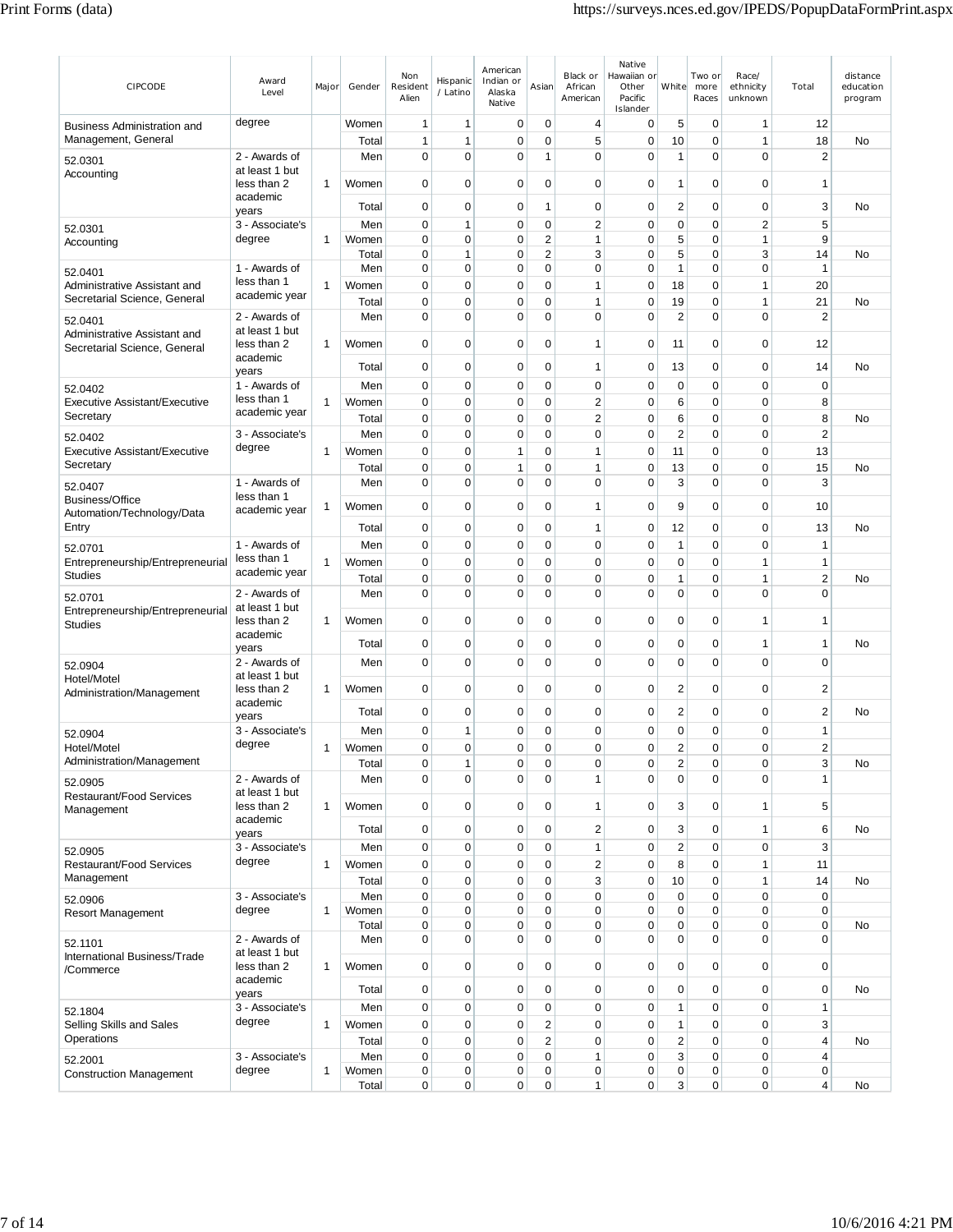## **Completions: total by first major**

| 99.0000 Summary<br><b>Grand Totals</b>                    | Award<br>Level | Nonresi-<br>dent alien | Hispanic<br>Latino | American<br>Indian or<br>Alaska<br>Native | Asian        | Black or<br>African<br>American | Native<br>Hawaiian<br>or Other<br>Pacific<br>Islander | White | Two or<br>more<br>Races | Race/<br>ethnicity<br>unknown | Total | PY Total |
|-----------------------------------------------------------|----------------|------------------------|--------------------|-------------------------------------------|--------------|---------------------------------|-------------------------------------------------------|-------|-------------------------|-------------------------------|-------|----------|
| Awards of less than 1<br>academic year                    | 1              |                        |                    |                                           |              |                                 |                                                       |       |                         |                               |       |          |
| Men                                                       |                | 5                      | 11                 | $\mathbf{1}$                              | 8            | 34                              | 0                                                     | 189   | $\overline{2}$          | 19                            | 269   | 258      |
| Women                                                     |                | $\Omega$               | 16                 | $\mathbf{1}$                              | 13           | 42                              | $\mathbf 0$                                           | 244   | $\overline{7}$          | 22                            | 345   | 388      |
| <b>Total</b>                                              |                | 5                      | 27                 | $\overline{2}$                            | 21           | 76                              | $\mathbf 0$                                           | 433   | 9                       | 41                            | 614   | 646      |
| Awards of at least 1<br>but less than 2<br>academic years | $\mathbf{2}$   |                        |                    |                                           |              |                                 |                                                       |       |                         |                               |       |          |
| Men                                                       |                | $\Omega$               | $\Omega$           | $\Omega$                                  | $\mathbf{1}$ | $\overline{2}$                  | $\mathbf 0$                                           | 15    | $\Omega$                | 3                             | 21    | 26       |
| Women                                                     |                | 1                      | $\overline{2}$     | $\Omega$                                  | $\Omega$     | 13                              | $\mathbf 0$                                           | 59    | $\Omega$                | 3                             | 78    | 54       |
| <b>Total</b>                                              |                | 1                      | $\overline{2}$     | $\Omega$                                  | $\mathbf{1}$ | 15                              | $\Omega$                                              | 74    | $\Omega$                | 6                             | 99    | 80       |
| Associate's degree                                        | 3              |                        |                    |                                           |              |                                 |                                                       |       |                         |                               |       |          |
| Men                                                       |                | 1                      | 17                 | $\mathbf 0$                               | 12           | 23                              | 0                                                     | 245   | $\mathbf{1}$            | 21                            | 320   | 323      |
| Women                                                     |                | 1                      | 13                 | $\mathbf{1}$                              | 19           | 42                              | $\mathbf 0$                                           | 387   | 3                       | 30                            | 496   | 407      |
| <b>Total</b>                                              |                | $\overline{2}$         | 30                 | $\mathbf{1}$                              | 31           | 65                              | $\mathbf 0$                                           | 632   | $\overline{4}$          | 51                            | 816   | 730      |
|                                                           |                |                        |                    |                                           |              |                                 |                                                       |       |                         |                               |       |          |
| <b>Grand Total Men</b>                                    |                | 6                      | 28                 | $\mathbf{1}$                              | 21           | 59                              | $\mathbf 0$                                           | 449   | 3                       | 43                            | 610   | 607      |
| <b>Grand Total Women</b>                                  |                | $\overline{2}$         | 31                 | $\overline{2}$                            | 32           | 97                              | $\mathbf 0$                                           | 690   | 10                      | 55                            | 919   | 849      |
| <b>Grand Total</b>                                        |                | 8                      | 59                 | 3                                         | 53           | 156                             | $\mathbf 0$                                           | 1139  | 13                      | 98                            | 1529  | 1456     |
|                                                           |                |                        |                    |                                           |              |                                 |                                                       |       |                         |                               |       |          |
| PY Grand Total Men                                        |                | 4                      | 48                 | $\overline{4}$                            | 14           | 74                              | 0                                                     | 420   | 3                       | 40                            |       | 607      |
| PY Grand Total Women                                      |                | $\overline{2}$         | 39                 | $\overline{5}$                            | 44           | 68                              | $\overline{0}$                                        | 643   | 5                       | 43                            |       | 849      |
| <b>PY Grand Total</b>                                     |                | 6                      | 87                 | $\overline{9}$                            | 58           | 142                             | 0                                                     | 1063  | 8                       | 83                            |       | 1456     |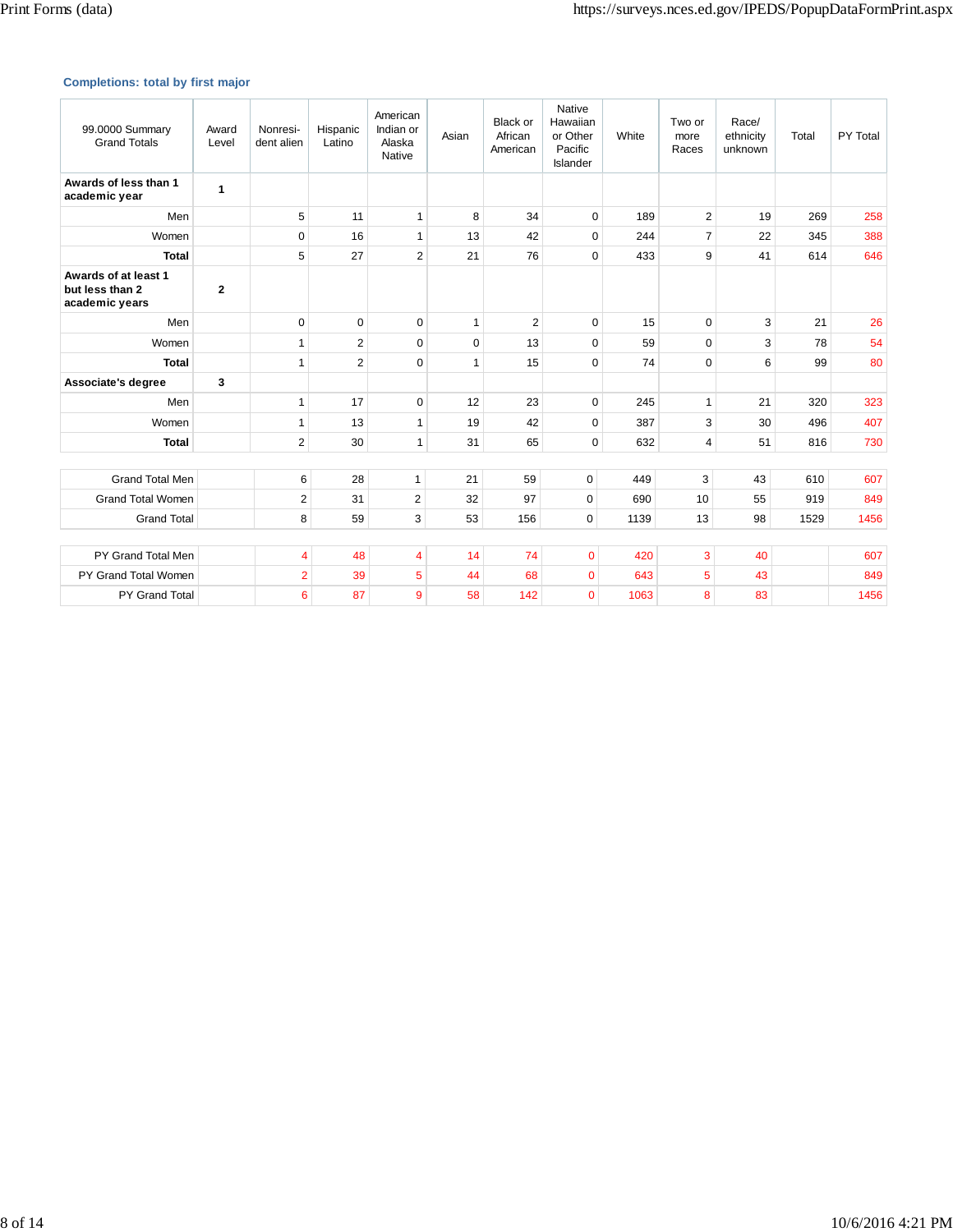|                                                                                                                                                                                                                                                                                                                                                                                                                              |                    | All Completers        |                    |                 |                 |
|------------------------------------------------------------------------------------------------------------------------------------------------------------------------------------------------------------------------------------------------------------------------------------------------------------------------------------------------------------------------------------------------------------------------------|--------------------|-----------------------|--------------------|-----------------|-----------------|
| Institutions must report the following information. (Some data will be pre-populated from the completions by CIP code<br>data.)                                                                                                                                                                                                                                                                                              |                    |                       |                    |                 |                 |
|                                                                                                                                                                                                                                                                                                                                                                                                                              |                    | <b>All Completers</b> |                    |                 |                 |
| Number of students by gender and race and ethnicity earning an award between July 1, 2015 and June 30, 2016.<br>Count each student only once, regardless of how many awards he/she earned. The intent of this screen is to collect<br>an unduplicated count of total numbers of completers.<br>• Report Hispanic/Latino individuals of any race as Hispanic/Latino<br>• Report race for non-Hispanic/Latino individuals only |                    |                       |                    |                 |                 |
|                                                                                                                                                                                                                                                                                                                                                                                                                              | Men                |                       | Women              |                 | Total           |
|                                                                                                                                                                                                                                                                                                                                                                                                                              | Number of Students | Total<br>Awards       | Number of Students | Total<br>Awards | <b>Students</b> |
| Nonresident alien                                                                                                                                                                                                                                                                                                                                                                                                            | 6                  | 6                     | $\overline{2}$     | $\overline{2}$  |                 |
| Hispanic/Latino                                                                                                                                                                                                                                                                                                                                                                                                              | 28                 | 28                    | 31                 | 31              |                 |
| American Indian or Alaska<br>Native                                                                                                                                                                                                                                                                                                                                                                                          | 1                  | 1                     | 2                  | $\mathfrak{p}$  |                 |
| Asian                                                                                                                                                                                                                                                                                                                                                                                                                        | 20                 | 21                    | 32                 | 32              |                 |
| <b>Black or African American</b>                                                                                                                                                                                                                                                                                                                                                                                             | 55                 | 59                    | 87                 | 97              | 142             |
| Native Hawaiian or Other<br>Pacific Islander                                                                                                                                                                                                                                                                                                                                                                                 |                    | $\Omega$              |                    | $\Omega$        |                 |
| White                                                                                                                                                                                                                                                                                                                                                                                                                        | 409                | 449                   | 614                | 690             | 1,023           |
| Two or more races                                                                                                                                                                                                                                                                                                                                                                                                            | 3                  | 3                     | 10 <sup>10</sup>   | 10              |                 |
| Race and ethnicity unknown                                                                                                                                                                                                                                                                                                                                                                                                   | 39                 | 43                    | 47                 | 55              |                 |
| <b>TOTAL</b>                                                                                                                                                                                                                                                                                                                                                                                                                 | 561                | 610                   | 825                | 919             | 1,386           |
| PY TOTAL                                                                                                                                                                                                                                                                                                                                                                                                                     | 538                |                       | 764                |                 | 1,302           |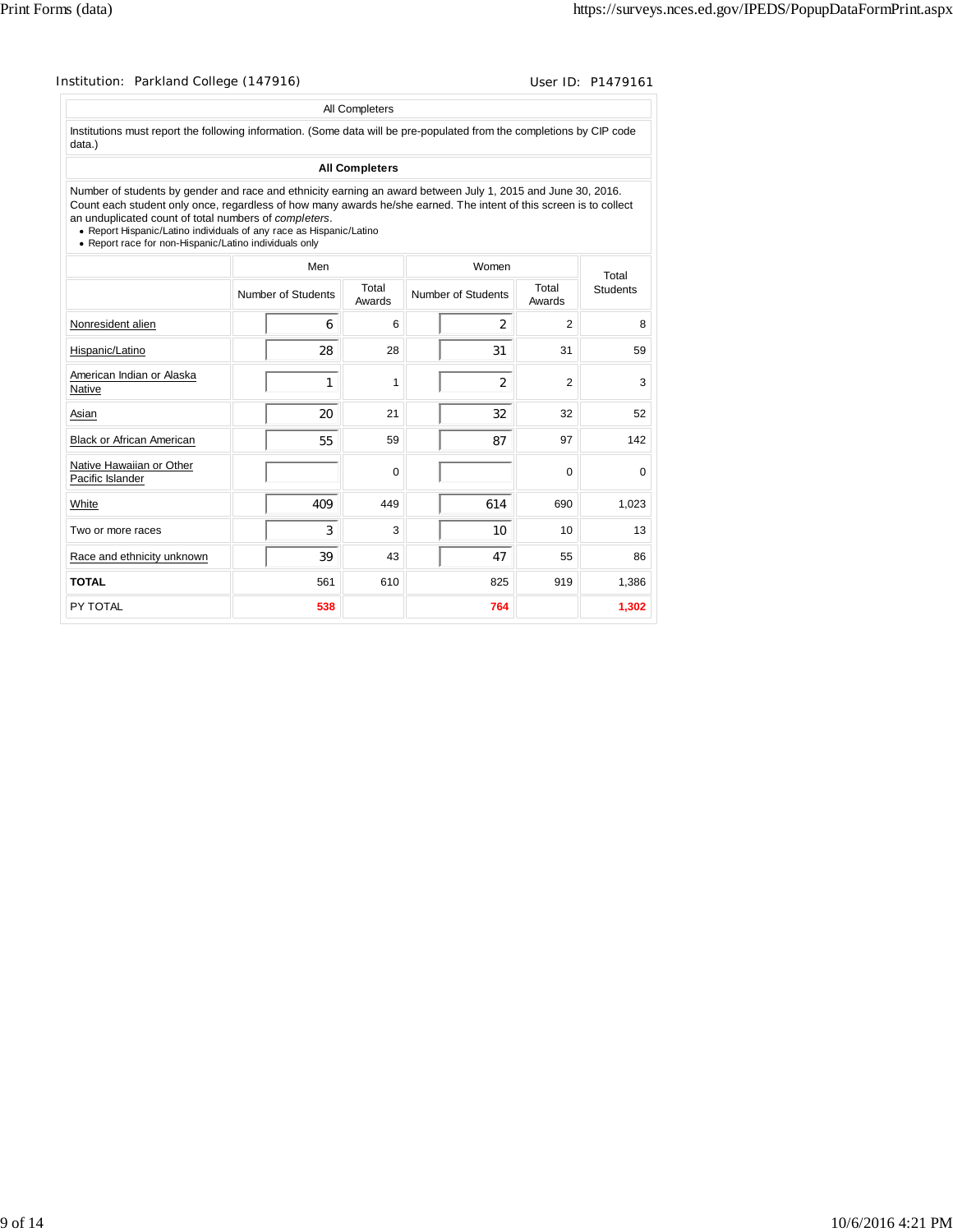|                                                                                                                                                                                                                                                                                                                                                                                                                                                                                                                                         | Completers by Level           |                     |
|-----------------------------------------------------------------------------------------------------------------------------------------------------------------------------------------------------------------------------------------------------------------------------------------------------------------------------------------------------------------------------------------------------------------------------------------------------------------------------------------------------------------------------------------|-------------------------------|---------------------|
| Institutions must report the following information. This screen will be shown for each of the following award categories<br>for which completions have been reported:                                                                                                                                                                                                                                                                                                                                                                   |                               |                     |
| • Less than 1-year certificates<br>• At least 1 but less than 4-year certificates<br>• Associate's degrees<br>· Bachelor's degrees                                                                                                                                                                                                                                                                                                                                                                                                      |                               |                     |
| · Master's degrees<br>• Doctor's degrees<br>· Postbaccalaureate and post-master's certificates                                                                                                                                                                                                                                                                                                                                                                                                                                          |                               |                     |
|                                                                                                                                                                                                                                                                                                                                                                                                                                                                                                                                         | Less than 1-year certificates |                     |
| Number of students by gender, by race and ethnicity, and by age earning this award between July 1, 2015 and June<br>30, 2016. Each student should be counted once per award level. For example, if a student earned a master's degree<br>and a doctor's degree, he/she should be counted once in master's and once in doctor's. A student earning two<br>master's degrees should be counted only once.<br>• Report Hispanic/Latino individuals of any race as Hispanic/Latino<br>• Report race for non-Hispanic/Latino individuals only |                               |                     |
|                                                                                                                                                                                                                                                                                                                                                                                                                                                                                                                                         | <b>Number of Students</b>     | <b>Total Awards</b> |
| <b>By Gender</b>                                                                                                                                                                                                                                                                                                                                                                                                                                                                                                                        |                               |                     |
| Men                                                                                                                                                                                                                                                                                                                                                                                                                                                                                                                                     | 256                           | 269                 |
| Women                                                                                                                                                                                                                                                                                                                                                                                                                                                                                                                                   | 318                           | 345                 |
| <b>TOTAL</b>                                                                                                                                                                                                                                                                                                                                                                                                                                                                                                                            | 574                           | 614                 |
| PY TOTAL                                                                                                                                                                                                                                                                                                                                                                                                                                                                                                                                | 596                           |                     |
| <b>By Race/Ethnicity</b><br>Nonresident alien                                                                                                                                                                                                                                                                                                                                                                                                                                                                                           | 5                             | 5                   |
| Hispanic/Latino                                                                                                                                                                                                                                                                                                                                                                                                                                                                                                                         | 27                            | 27                  |
| American Indian or Alaska Native                                                                                                                                                                                                                                                                                                                                                                                                                                                                                                        | $\overline{2}$                | 2                   |
| Asian                                                                                                                                                                                                                                                                                                                                                                                                                                                                                                                                   | 21                            | 21                  |
| <b>Black or African American</b>                                                                                                                                                                                                                                                                                                                                                                                                                                                                                                        | 71                            | 76                  |
| Native Hawaiian or Other Pacific Islander                                                                                                                                                                                                                                                                                                                                                                                                                                                                                               | $\pmb{0}$                     | 0                   |
| White                                                                                                                                                                                                                                                                                                                                                                                                                                                                                                                                   | 402                           | 433                 |
| Two or more races                                                                                                                                                                                                                                                                                                                                                                                                                                                                                                                       | 9                             | 9                   |
| Race and ethnicity unknown                                                                                                                                                                                                                                                                                                                                                                                                                                                                                                              | 37                            | 41                  |
| <b>TOTAL</b>                                                                                                                                                                                                                                                                                                                                                                                                                                                                                                                            | 574                           | 614                 |
|                                                                                                                                                                                                                                                                                                                                                                                                                                                                                                                                         |                               |                     |
| By Age                                                                                                                                                                                                                                                                                                                                                                                                                                                                                                                                  |                               |                     |
| Under 18                                                                                                                                                                                                                                                                                                                                                                                                                                                                                                                                | 20                            |                     |
| 18-24                                                                                                                                                                                                                                                                                                                                                                                                                                                                                                                                   | 269                           |                     |
| 25-39                                                                                                                                                                                                                                                                                                                                                                                                                                                                                                                                   | 177                           |                     |
| 40 and Above                                                                                                                                                                                                                                                                                                                                                                                                                                                                                                                            | 108                           |                     |
|                                                                                                                                                                                                                                                                                                                                                                                                                                                                                                                                         |                               |                     |
| Age Unknown                                                                                                                                                                                                                                                                                                                                                                                                                                                                                                                             | 0                             |                     |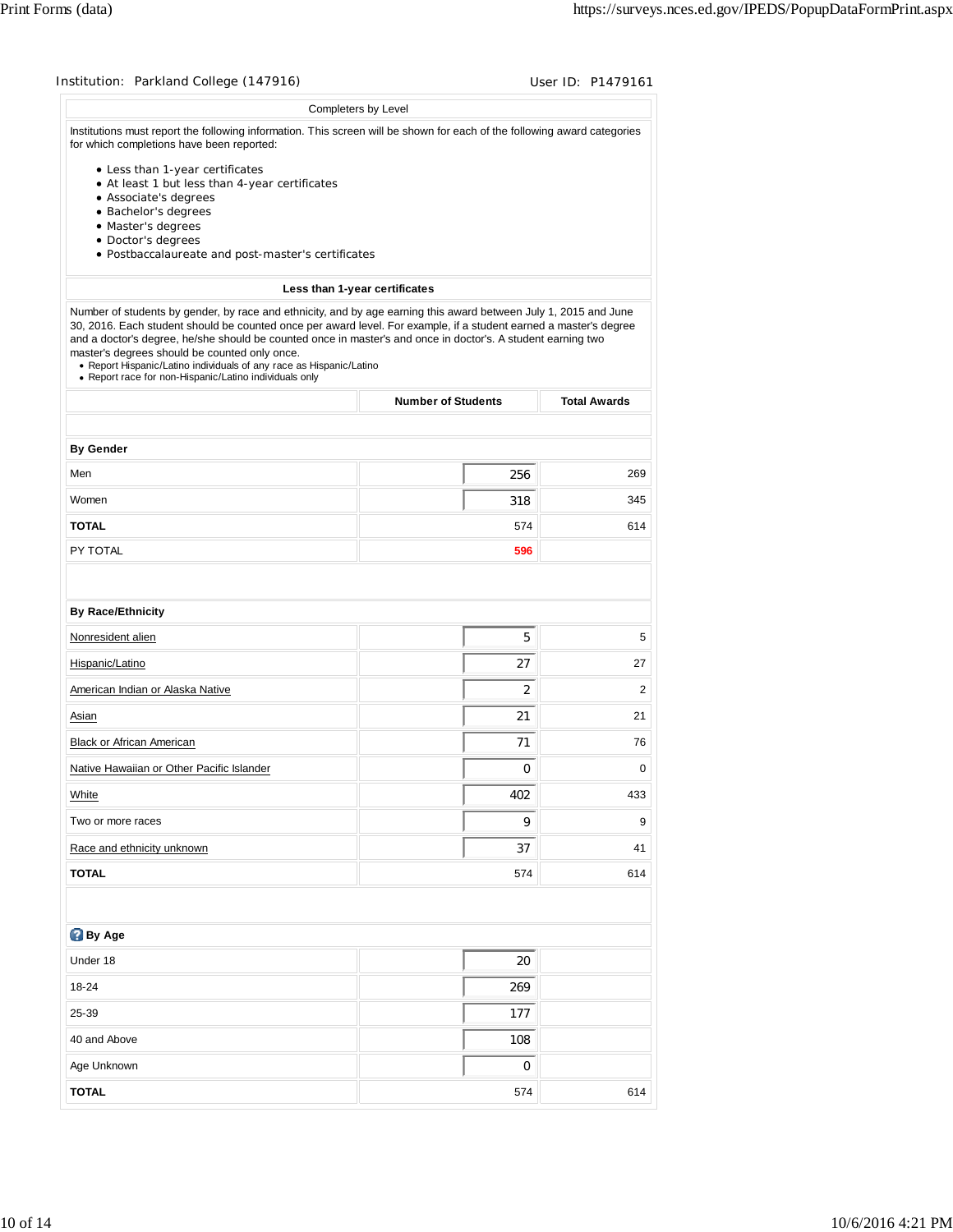|                                                                                                                                                                                                                                                                                                                                                                                                                                                                                                                                         | Completers by Level                          |                     |
|-----------------------------------------------------------------------------------------------------------------------------------------------------------------------------------------------------------------------------------------------------------------------------------------------------------------------------------------------------------------------------------------------------------------------------------------------------------------------------------------------------------------------------------------|----------------------------------------------|---------------------|
| Institutions must report the following information. This screen will be shown for each of the following award categories                                                                                                                                                                                                                                                                                                                                                                                                                |                                              |                     |
| for which completions have been reported:                                                                                                                                                                                                                                                                                                                                                                                                                                                                                               |                                              |                     |
| • Less than 1-year certificates                                                                                                                                                                                                                                                                                                                                                                                                                                                                                                         |                                              |                     |
| • At least 1 but less than 4-year certificates<br>• Associate's degrees                                                                                                                                                                                                                                                                                                                                                                                                                                                                 |                                              |                     |
| · Bachelor's degrees                                                                                                                                                                                                                                                                                                                                                                                                                                                                                                                    |                                              |                     |
| · Master's degrees                                                                                                                                                                                                                                                                                                                                                                                                                                                                                                                      |                                              |                     |
| · Doctor's degrees<br>· Postbaccalaureate and post-master's certificates                                                                                                                                                                                                                                                                                                                                                                                                                                                                |                                              |                     |
|                                                                                                                                                                                                                                                                                                                                                                                                                                                                                                                                         |                                              |                     |
|                                                                                                                                                                                                                                                                                                                                                                                                                                                                                                                                         | At least 1 but less than 4-year certificates |                     |
| Number of students by gender, by race and ethnicity, and by age earning this award between July 1, 2015 and June<br>30, 2016. Each student should be counted once per award level. For example, if a student earned a master's degree<br>and a doctor's degree, he/she should be counted once in master's and once in doctor's. A student earning two<br>master's degrees should be counted only once.<br>• Report Hispanic/Latino individuals of any race as Hispanic/Latino<br>• Report race for non-Hispanic/Latino individuals only |                                              |                     |
|                                                                                                                                                                                                                                                                                                                                                                                                                                                                                                                                         | <b>Number of Students</b>                    | <b>Total Awards</b> |
|                                                                                                                                                                                                                                                                                                                                                                                                                                                                                                                                         |                                              |                     |
| <b>By Gender</b>                                                                                                                                                                                                                                                                                                                                                                                                                                                                                                                        |                                              |                     |
| Men                                                                                                                                                                                                                                                                                                                                                                                                                                                                                                                                     | 20                                           | 21                  |
| Women                                                                                                                                                                                                                                                                                                                                                                                                                                                                                                                                   | 76                                           | 78                  |
| <b>TOTAL</b>                                                                                                                                                                                                                                                                                                                                                                                                                                                                                                                            | 96                                           | 99                  |
| PY TOTAL                                                                                                                                                                                                                                                                                                                                                                                                                                                                                                                                | 76                                           |                     |
|                                                                                                                                                                                                                                                                                                                                                                                                                                                                                                                                         |                                              |                     |
| <b>By Race/Ethnicity</b>                                                                                                                                                                                                                                                                                                                                                                                                                                                                                                                |                                              |                     |
| Nonresident alien                                                                                                                                                                                                                                                                                                                                                                                                                                                                                                                       | 1                                            | 1                   |
| Hispanic/Latino                                                                                                                                                                                                                                                                                                                                                                                                                                                                                                                         | 2                                            | 2                   |
| American Indian or Alaska Native                                                                                                                                                                                                                                                                                                                                                                                                                                                                                                        | $\mathbf 0$                                  | 0                   |
| Asian                                                                                                                                                                                                                                                                                                                                                                                                                                                                                                                                   | $\mathbf{1}$                                 | $\mathbf{1}$        |
| Black or African American                                                                                                                                                                                                                                                                                                                                                                                                                                                                                                               | 15                                           | 15                  |
| Native Hawaiian or Other Pacific Islander                                                                                                                                                                                                                                                                                                                                                                                                                                                                                               | $\pmb{0}$                                    | 0                   |
| White                                                                                                                                                                                                                                                                                                                                                                                                                                                                                                                                   | 72                                           | 74                  |
| Two or more races                                                                                                                                                                                                                                                                                                                                                                                                                                                                                                                       | 0                                            | 0                   |
| Race and ethnicity unknown                                                                                                                                                                                                                                                                                                                                                                                                                                                                                                              | 5                                            | 6                   |
| <b>TOTAL</b>                                                                                                                                                                                                                                                                                                                                                                                                                                                                                                                            | 96                                           | 99                  |
|                                                                                                                                                                                                                                                                                                                                                                                                                                                                                                                                         |                                              |                     |
| By Age                                                                                                                                                                                                                                                                                                                                                                                                                                                                                                                                  |                                              |                     |
| Under 18                                                                                                                                                                                                                                                                                                                                                                                                                                                                                                                                | 0                                            |                     |
| 18-24                                                                                                                                                                                                                                                                                                                                                                                                                                                                                                                                   | 21                                           |                     |
| 25-39                                                                                                                                                                                                                                                                                                                                                                                                                                                                                                                                   | 54                                           |                     |
| 40 and Above                                                                                                                                                                                                                                                                                                                                                                                                                                                                                                                            | 21                                           |                     |
| Age Unknown                                                                                                                                                                                                                                                                                                                                                                                                                                                                                                                             | 0                                            |                     |
| <b>TOTAL</b>                                                                                                                                                                                                                                                                                                                                                                                                                                                                                                                            | 96                                           | 99                  |
|                                                                                                                                                                                                                                                                                                                                                                                                                                                                                                                                         |                                              |                     |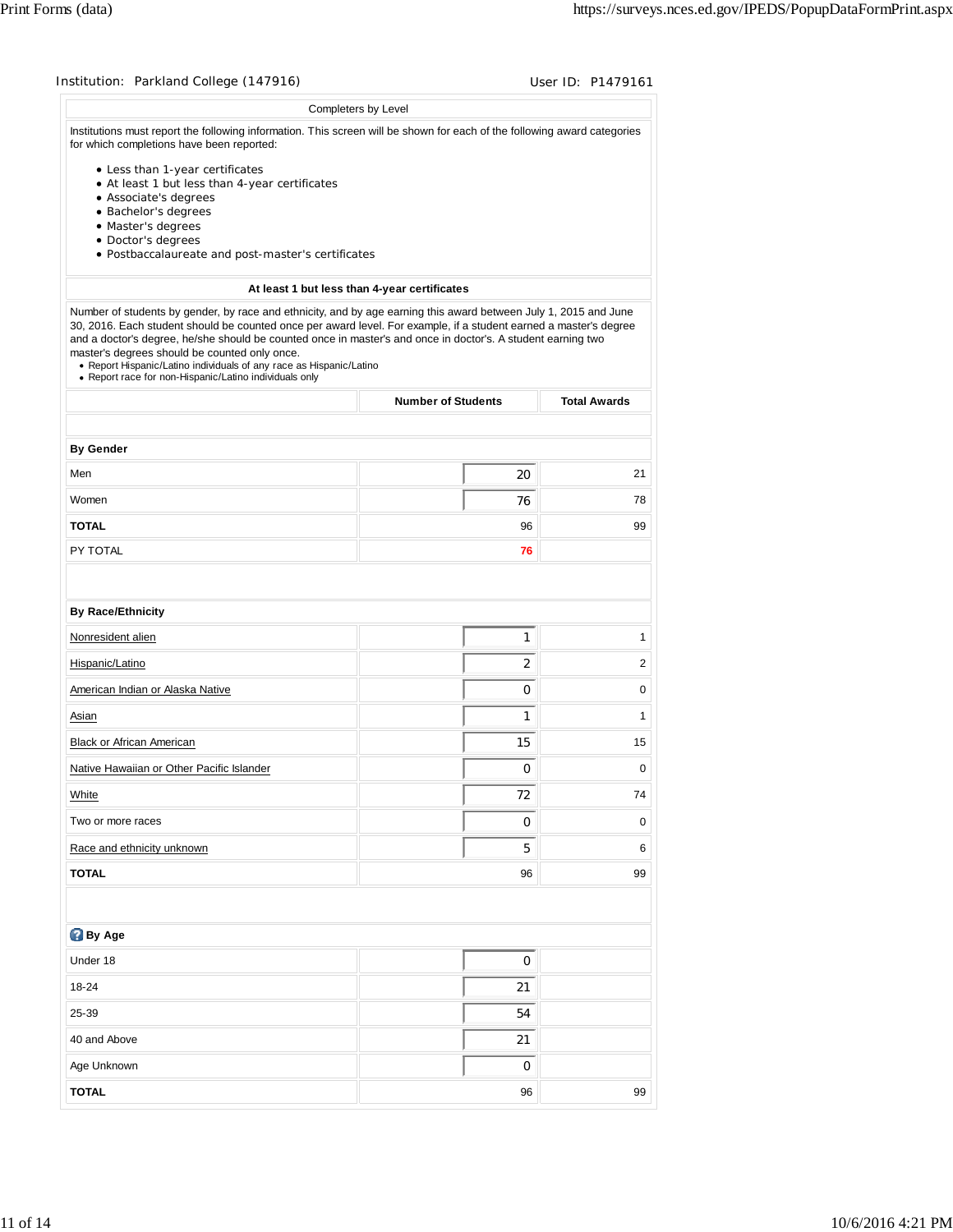|                                                                                                                                                                                                                                                                                                                                                                                                                                                                                                                                         | Completers by Level       |                     |
|-----------------------------------------------------------------------------------------------------------------------------------------------------------------------------------------------------------------------------------------------------------------------------------------------------------------------------------------------------------------------------------------------------------------------------------------------------------------------------------------------------------------------------------------|---------------------------|---------------------|
| Institutions must report the following information. This screen will be shown for each of the following award categories<br>for which completions have been reported:                                                                                                                                                                                                                                                                                                                                                                   |                           |                     |
| • Less than 1-year certificates                                                                                                                                                                                                                                                                                                                                                                                                                                                                                                         |                           |                     |
| • At least 1 but less than 4-year certificates<br>• Associate's degrees                                                                                                                                                                                                                                                                                                                                                                                                                                                                 |                           |                     |
| · Bachelor's degrees                                                                                                                                                                                                                                                                                                                                                                                                                                                                                                                    |                           |                     |
| · Master's degrees                                                                                                                                                                                                                                                                                                                                                                                                                                                                                                                      |                           |                     |
| · Doctor's degrees                                                                                                                                                                                                                                                                                                                                                                                                                                                                                                                      |                           |                     |
| · Postbaccalaureate and post-master's certificates                                                                                                                                                                                                                                                                                                                                                                                                                                                                                      |                           |                     |
|                                                                                                                                                                                                                                                                                                                                                                                                                                                                                                                                         | Associate's degrees       |                     |
| Number of students by gender, by race and ethnicity, and by age earning this award between July 1, 2015 and June<br>30, 2016. Each student should be counted once per award level. For example, if a student earned a master's degree<br>and a doctor's degree, he/she should be counted once in master's and once in doctor's. A student earning two<br>master's degrees should be counted only once.<br>• Report Hispanic/Latino individuals of any race as Hispanic/Latino<br>• Report race for non-Hispanic/Latino individuals only |                           |                     |
|                                                                                                                                                                                                                                                                                                                                                                                                                                                                                                                                         | <b>Number of Students</b> | <b>Total Awards</b> |
|                                                                                                                                                                                                                                                                                                                                                                                                                                                                                                                                         |                           |                     |
| <b>By Gender</b>                                                                                                                                                                                                                                                                                                                                                                                                                                                                                                                        |                           | 320                 |
| Men                                                                                                                                                                                                                                                                                                                                                                                                                                                                                                                                     | 316                       |                     |
| Women                                                                                                                                                                                                                                                                                                                                                                                                                                                                                                                                   | 491                       | 496                 |
| <b>TOTAL</b>                                                                                                                                                                                                                                                                                                                                                                                                                                                                                                                            | 807                       | 816                 |
| PY TOTAL                                                                                                                                                                                                                                                                                                                                                                                                                                                                                                                                | 718                       |                     |
|                                                                                                                                                                                                                                                                                                                                                                                                                                                                                                                                         |                           |                     |
| <b>By Race/Ethnicity</b>                                                                                                                                                                                                                                                                                                                                                                                                                                                                                                                |                           |                     |
| Nonresident alien                                                                                                                                                                                                                                                                                                                                                                                                                                                                                                                       | 2                         | 2                   |
| Hispanic/Latino                                                                                                                                                                                                                                                                                                                                                                                                                                                                                                                         | 30                        | 30                  |
| American Indian or Alaska Native                                                                                                                                                                                                                                                                                                                                                                                                                                                                                                        | 1                         | 1                   |
| Asian                                                                                                                                                                                                                                                                                                                                                                                                                                                                                                                                   | 31                        | 31                  |
| <b>Black or African American</b>                                                                                                                                                                                                                                                                                                                                                                                                                                                                                                        | 65                        | 65                  |
| Native Hawaiian or Other Pacific Islander                                                                                                                                                                                                                                                                                                                                                                                                                                                                                               | 0                         | 0                   |
| White                                                                                                                                                                                                                                                                                                                                                                                                                                                                                                                                   | 623                       | 632                 |
| Two or more races                                                                                                                                                                                                                                                                                                                                                                                                                                                                                                                       | 4                         | 4                   |
| Race and ethnicity unknown                                                                                                                                                                                                                                                                                                                                                                                                                                                                                                              | 51                        | 51                  |
| <b>TOTAL</b>                                                                                                                                                                                                                                                                                                                                                                                                                                                                                                                            | 807                       | 816                 |
|                                                                                                                                                                                                                                                                                                                                                                                                                                                                                                                                         |                           |                     |
| <b>By Age</b>                                                                                                                                                                                                                                                                                                                                                                                                                                                                                                                           |                           |                     |
| Under 18                                                                                                                                                                                                                                                                                                                                                                                                                                                                                                                                | 0                         |                     |
| 18-24                                                                                                                                                                                                                                                                                                                                                                                                                                                                                                                                   | 520                       |                     |
| 25-39                                                                                                                                                                                                                                                                                                                                                                                                                                                                                                                                   | 226                       |                     |
| 40 and Above                                                                                                                                                                                                                                                                                                                                                                                                                                                                                                                            | 61                        |                     |
|                                                                                                                                                                                                                                                                                                                                                                                                                                                                                                                                         |                           |                     |
| Age Unknown                                                                                                                                                                                                                                                                                                                                                                                                                                                                                                                             | 0                         |                     |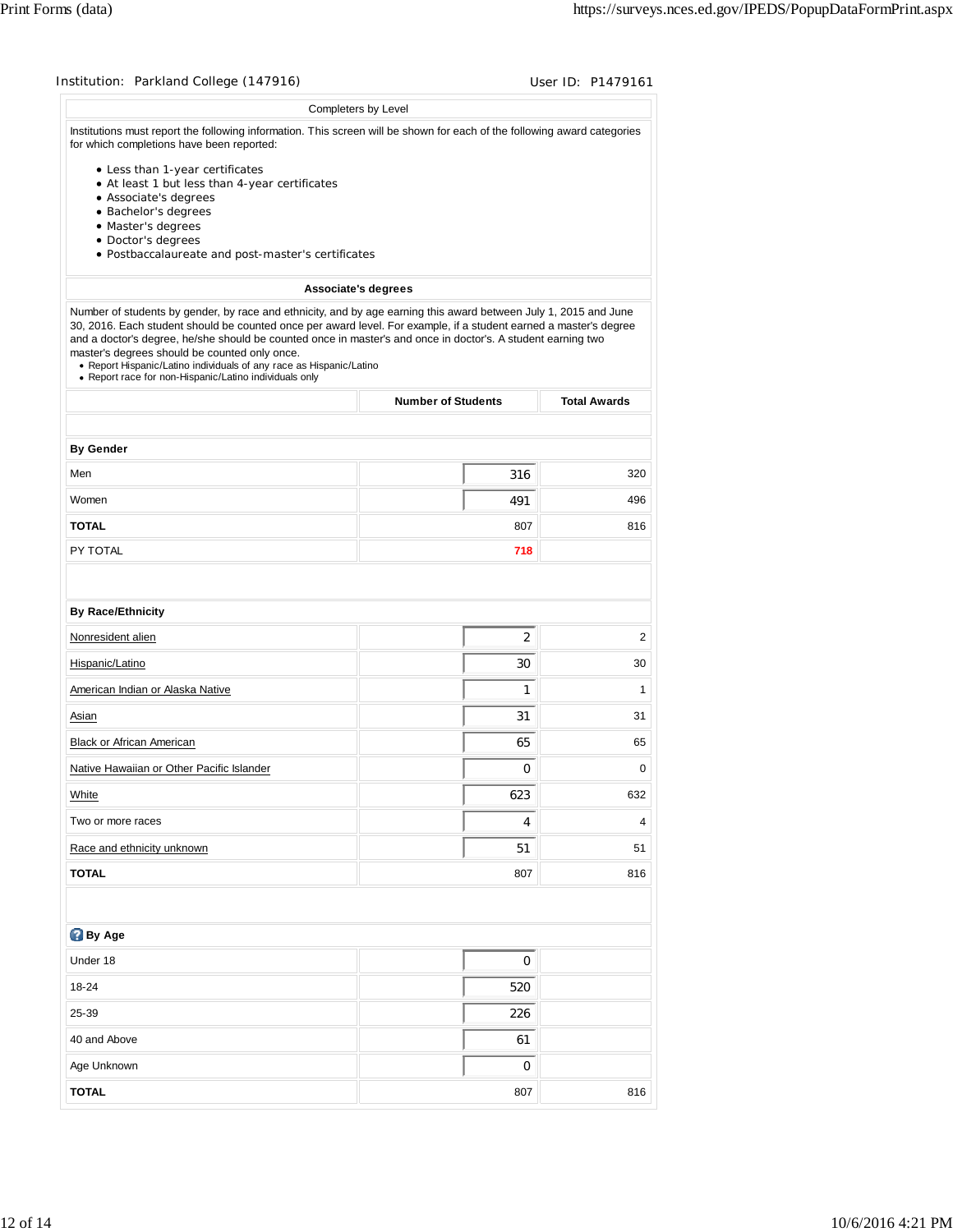Institution: Parkland College (147916) Contract the User ID: P1479161

**Summary** 

IPEDS collects important information regarding your institution. All data reported in IPEDS survey components become available in the IPEDS Data Center and appear as aggregated data in various Department of Education reports. Additionally, some of the reported data appears specifically for your institution through the College Navigator website and is included in your institution's Data Feedback Report (DFR). The purpose of this summary is to provide you an opportunity to view some of the data that, when accepted through the IPEDS quality control process, will appear on the College Navigator website and/or your DFR. College Navigator is updated approximately three months after the data collection period closes and Data Feedback Reports will be available through the Data Center and sent to your institution's CEO in November 2016.

Please review your data for accuracy. If you have questions about the data displayed below after reviewing the data reported on the survey screens, please contact the IPEDS Help Desk at: 1-877-225-2568 or ipedshelp@rti.org.

### Summary of Completions Data

|                                                                                             | <b>Number of Completions</b> |                       |  |
|---------------------------------------------------------------------------------------------|------------------------------|-----------------------|--|
| <b>Award Level</b>                                                                          | 1 <sup>st</sup> major        | 2 <sup>nd</sup> major |  |
| Postsecondary award, certificate, or diploma<br>(less than 1 academic year)                 | 614                          | 0                     |  |
| Postsecondary award, certificate, or diploma<br>(at least 1 but less than 2 academic years) | 99                           | 0                     |  |
| Associate's degree                                                                          | 816                          | 0                     |  |
| Total number of degrees and certificates                                                    | 1.529                        |                       |  |

#### Summary of Completers Data

|                | <b>Number of Students</b> |       |       |  |
|----------------|---------------------------|-------|-------|--|
|                | Men                       | Women | Total |  |
| All Completers | 561                       | 825   | 1,386 |  |